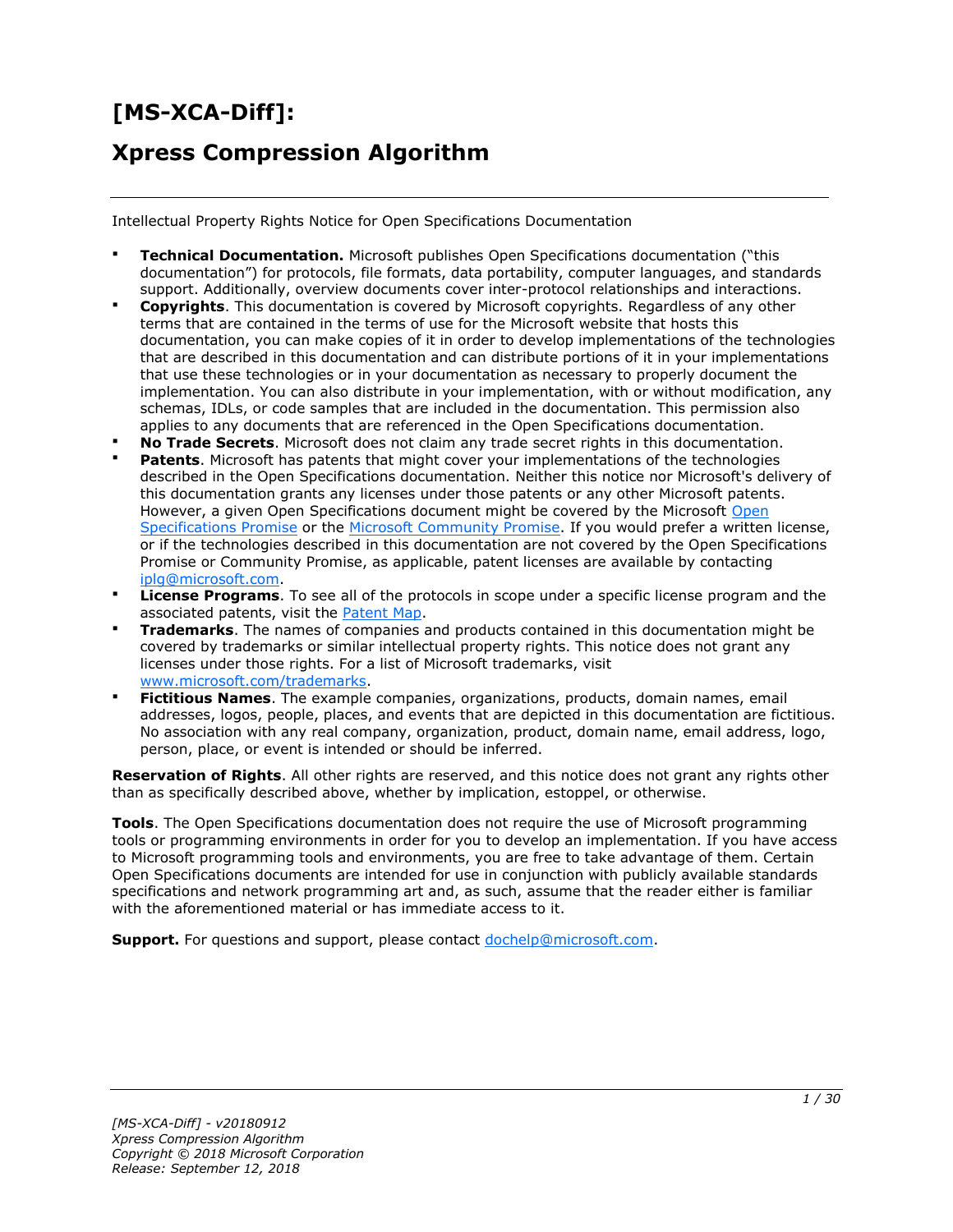# **Revision Summary**

| Date       | <b>Revision</b><br><b>History</b> | <b>Revision</b><br><b>Class</b> | <b>Comments</b>                                                                 |
|------------|-----------------------------------|---------------------------------|---------------------------------------------------------------------------------|
| 12/16/2011 | 1.0                               | <b>New</b>                      | Released new document.                                                          |
| 3/30/2012  | 1.0                               | None                            | No changes to the meaning, language, or formatting of the<br>technical content. |
| 7/12/2012  | 1.0                               | None                            | No changes to the meaning, language, or formatting of the<br>technical content. |
| 10/25/2012 | 2.0                               | Major                           | Significantly changed the technical content.                                    |
| 1/31/2013  | 2.0                               | None                            | No changes to the meaning, language, or formatting of the<br>technical content. |
| 8/8/2013   | 2.0                               | None                            | No changes to the meaning, language, or formatting of the<br>technical content. |
| 11/14/2013 | 2.1                               | Minor                           | Clarified the meaning of the technical content.                                 |
| 2/13/2014  | 2.1                               | None                            | No changes to the meaning, language, or formatting of the<br>technical content. |
| 5/15/2014  | 2.1                               | None                            | No changes to the meaning, language, or formatting of the<br>technical content. |
| 6/30/2015  | 3.0                               | Major                           | Significantly changed the technical content.                                    |
| 10/16/2015 | 3.0                               | None                            | No changes to the meaning, language, or formatting of the<br>technical content. |
| 7/14/2016  | 3.0                               | None                            | No changes to the meaning, language, or formatting of the<br>technical content. |
| 6/1/2017   | 3.0                               | None                            | No changes to the meaning, language, or formatting of the<br>technical content. |
| 9/15/2017  | 4.0                               | Major                           | Significantly changed the technical content.                                    |
| 9/12/2018  | 5.0                               | Major                           | Significantly changed the technical content.                                    |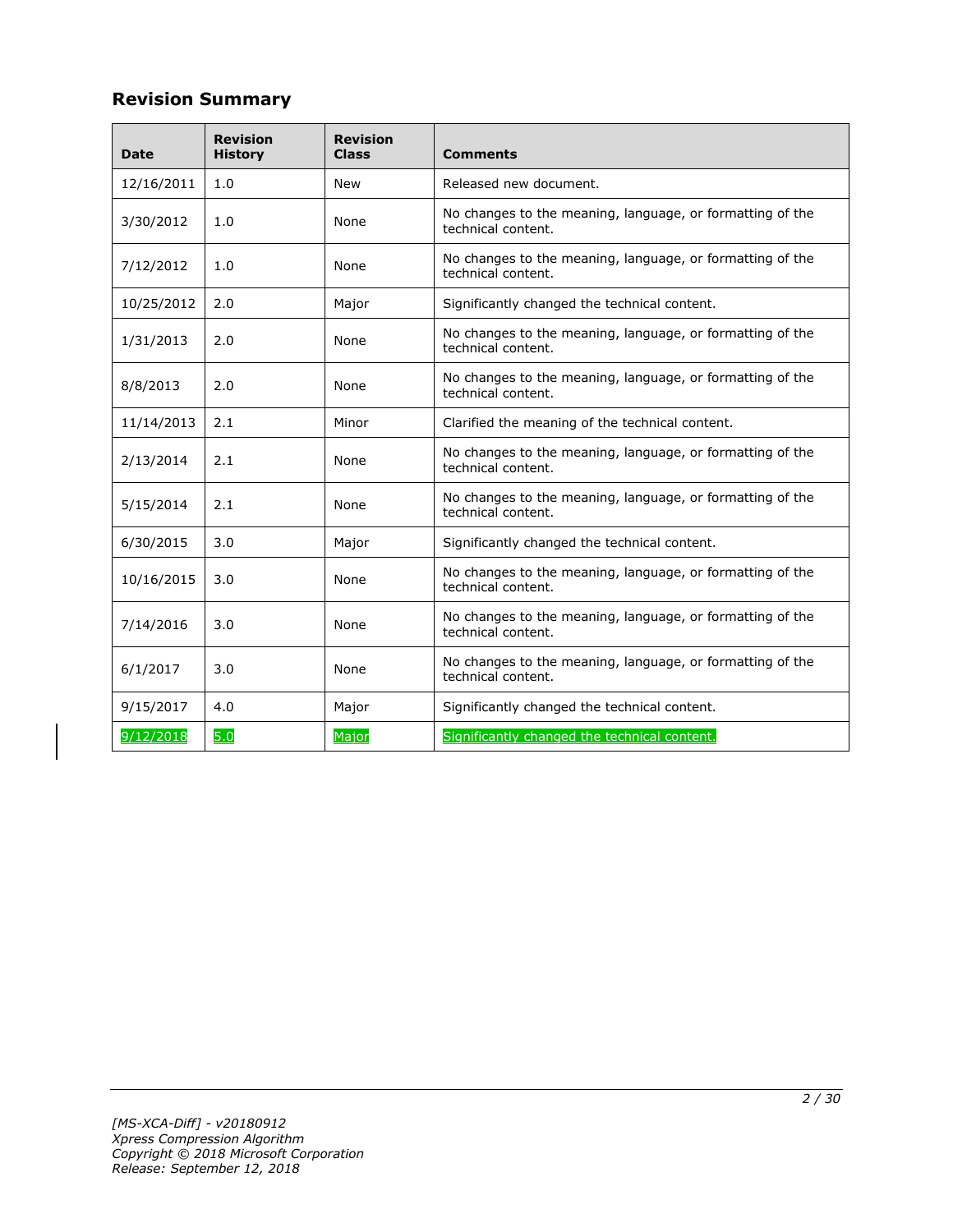# **Table of Contents**

| 1            |               |         |  |
|--------------|---------------|---------|--|
|              | 1.1           |         |  |
|              | 1.2           |         |  |
|              | 1.2.1         |         |  |
|              | 1.2.2         |         |  |
|              | 1.3           |         |  |
|              | 1.4           |         |  |
|              | 1.5           |         |  |
|              | 1.6           |         |  |
| $\mathbf{2}$ |               |         |  |
|              | 2.1           |         |  |
|              | 2.1.1         |         |  |
|              | 2.1.2         |         |  |
|              | 2.1.3         |         |  |
|              | 2.1.4         |         |  |
|              |               | 2.1.4.1 |  |
|              |               | 2.1.4.2 |  |
|              |               | 2.1.4.3 |  |
|              |               |         |  |
|              | 2.2.1         |         |  |
|              | 2.2.2         |         |  |
|              | 2.2.3         |         |  |
|              | 2.2.4         |         |  |
|              | 2.3           |         |  |
|              | 2.3.1         |         |  |
|              | 2.3.2         |         |  |
|              | 2.3.3         |         |  |
|              | 2.3.4         |         |  |
|              | 2.4           |         |  |
|              | 2.4.1         |         |  |
|              | 2.4.2         |         |  |
|              | 2.4.3         |         |  |
|              | 2.4.4         |         |  |
|              | $2.5^{\circ}$ |         |  |
|              | 2.5.1         | 2.5.1.1 |  |
|              |               | 2.5.1.2 |  |
|              |               | 2.5.1.3 |  |
|              |               | 2.5.1.4 |  |
|              | 2.5.2         |         |  |
|              | 2.5.3         |         |  |
|              | 2.5.4         |         |  |
|              |               |         |  |
|              |               |         |  |
|              | 3.1           |         |  |
|              | 3.2           |         |  |
|              | 3.3           |         |  |
|              |               |         |  |
|              | 4.1           |         |  |
|              | 4.2           |         |  |
|              |               |         |  |
| 5            |               |         |  |
| 6            |               |         |  |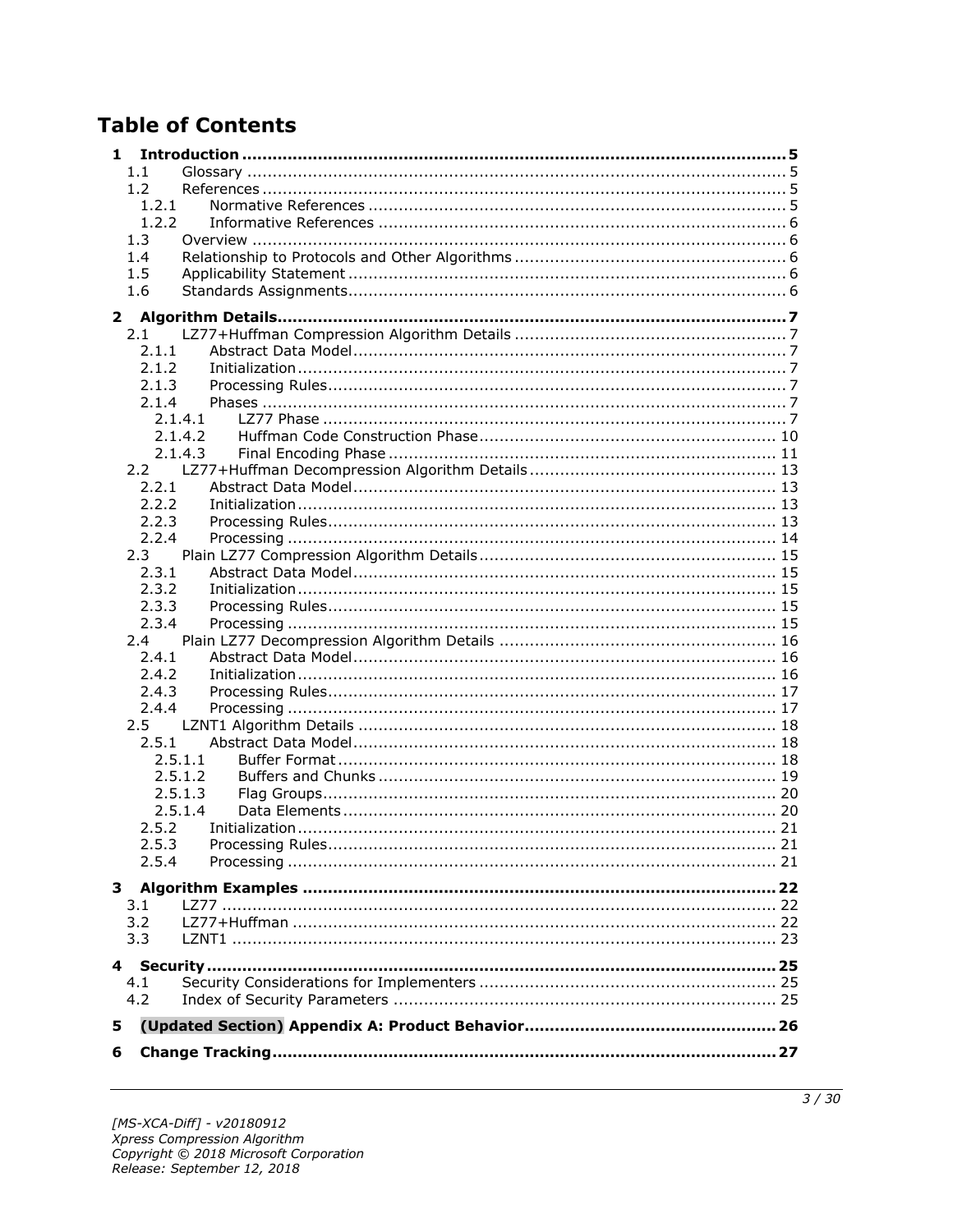| $\sim$ |  |
|--------|--|
|--------|--|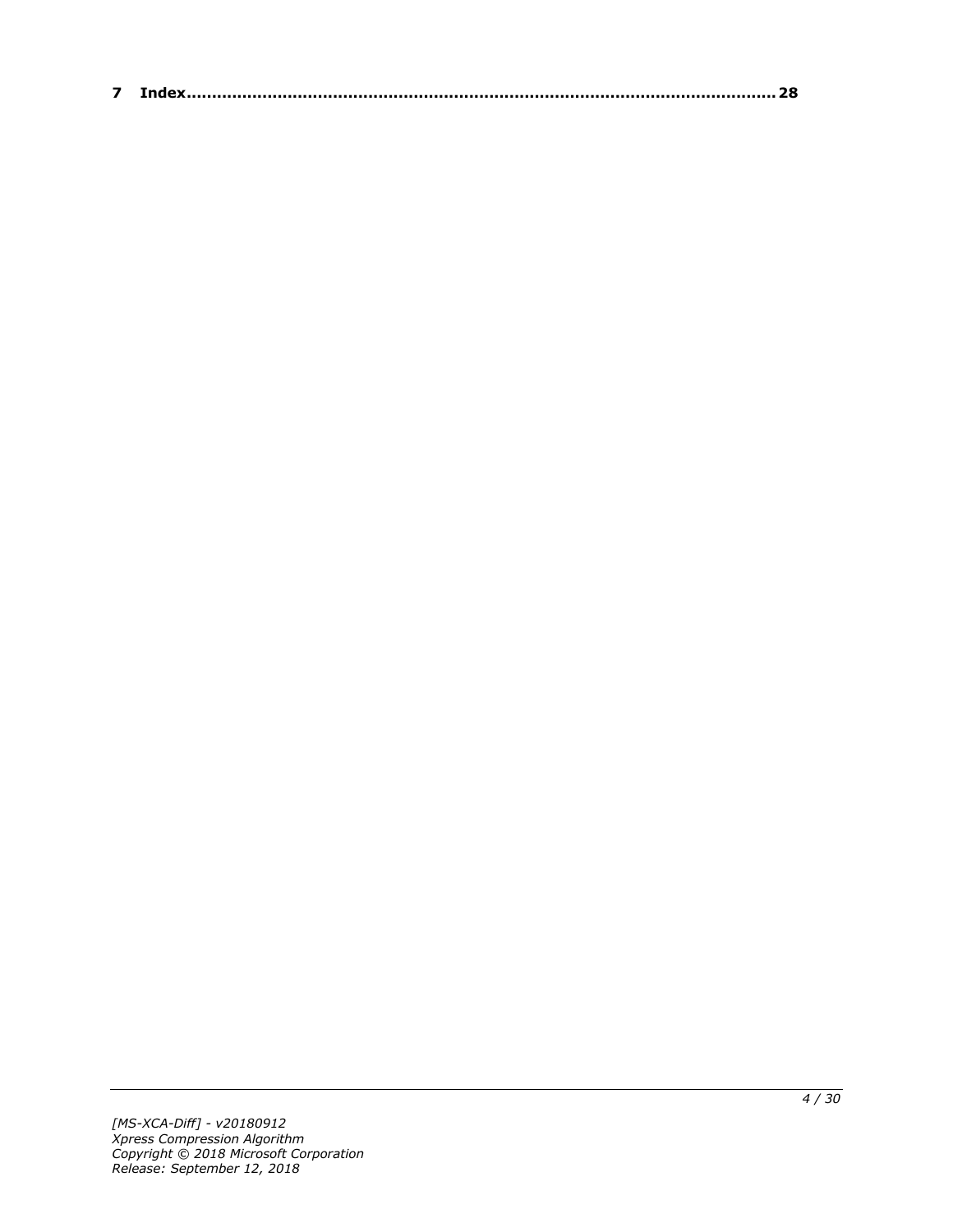# <span id="page-4-0"></span>**1 Introduction**

The Xpress Compression Algorithm has three variants, all designed for speed.

The fastest variant, Plain LZ77, implements the LZ77 algorithm ([UASDC]).

A slower variant, LZ77+Huffman, adds a Huffman encoding pass on the LZ77 data.

A third variant, LZNT1, implements LZ77 without the Huffman encoding pass of the second variant, but with an encoding process less complex than Plain LZ77.

Sections 1.6 and 2 of this specification are normative. All other sections and examples in this specification are informative.

### <span id="page-4-1"></span>**1.1 Glossary**

This document uses the following terms:

**Huffman alphabet**: A set of symbols used in Huffman encoding.

**Huffman code**: See "prefix code".

**Huffman codes**: A set of variable-length bit sequences for an alphabet of symbols. In order to provide compression, more frequent symbols are assigned shorter bit sequences. The bottomup Huffman construction process is optimal in the sense that the total length of the data is minimized, given the number of times each symbol occurs.

**Huffman symbol**: See "prefix code".

- **LZ77**: A general-purpose compression technique introduced by Lempel and Ziv in 1977. Byte sequences that are the same as previous sequences are replaced by a (length, distance) pair that unambiguously references the earlier sequence.
- **prefix code**: A type of code system, typically variable-length, having the prefix property, in that no valid code word in the system is a prefix of any other valid code word in the set.
- **MAY, SHOULD, MUST, SHOULD NOT, MUST NOT:** These terms (in all caps) are used as defined in [RFC2119]. All statements of optional behavior use either MAY, SHOULD, or SHOULD NOT.

# <span id="page-4-2"></span>**1.2 References**

Links to a document in the Microsoft Open Specifications library point to the correct section in the most recently published version of the referenced document. However, because individual documents in the library are not updated at the same time, the section numbers in the documents may not match. You can confirm the correct section numbering by checking the Errata.

# <span id="page-4-3"></span>**1.2.1 Normative References**

We conduct frequent surveys of the normative references to assure their continued availability. If you have any issue with finding a normative reference, please contact dochelp@microsoft.com. We will assist you in finding the relevant information.

[IEEE-MRC] Huffman, D.A., "A Method for the Construction of Minimum-Redundancy Codes", Proceedings of the IRE, vol. 40, pp. 1098-1101, September 1952, http://ieeexplore.ieee.org/xpls/abs\_all.jsp?arnumber=4051119&tag=1

[RFC2119] Bradner, S., "Key words for use in RFCs to Indicate Requirement Levels", BCP 14, RFC 2119, March 1997, http://www.rfc-editor.org/rfc/rfc2119.txt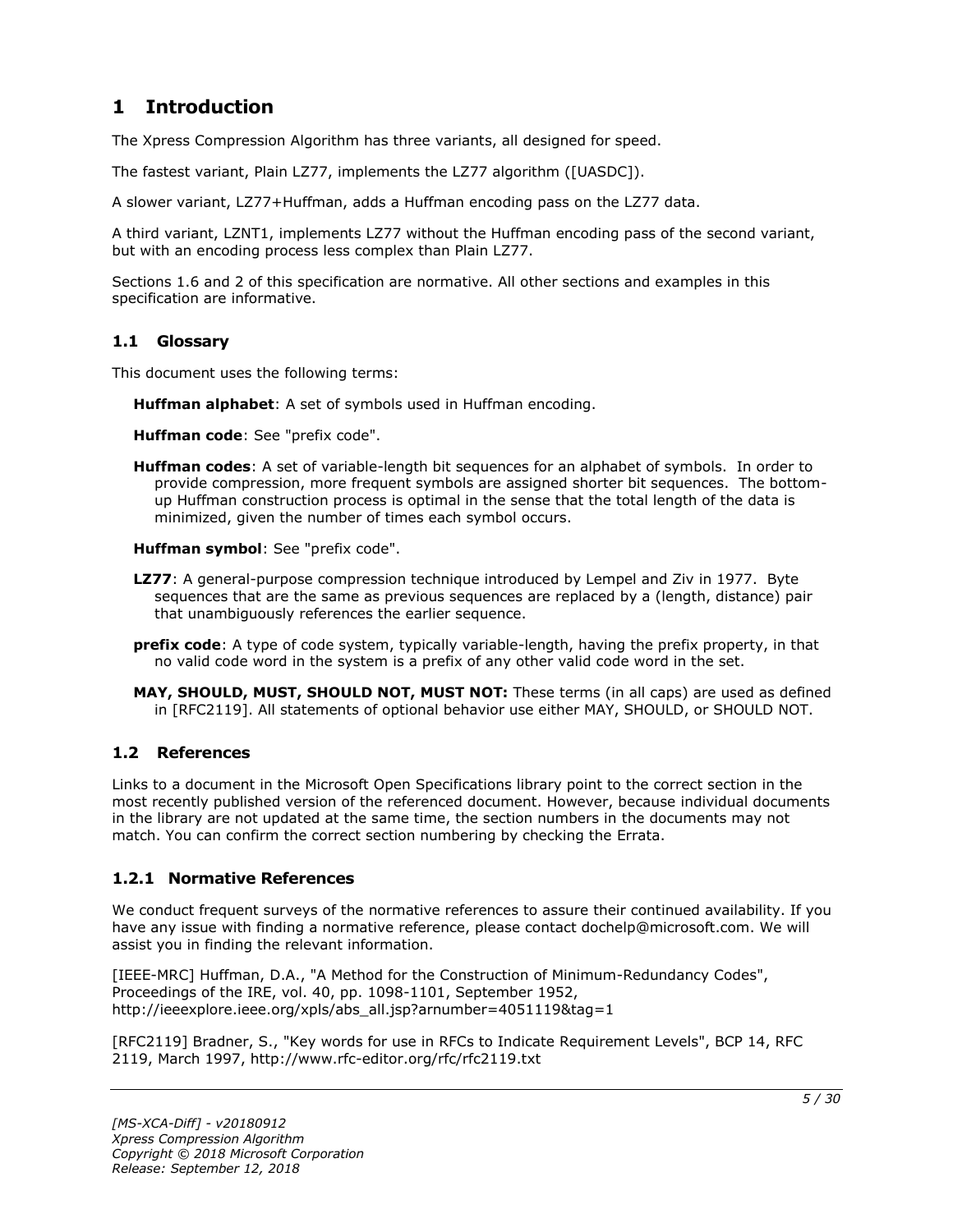[UASDC] Ziv, J. and Lempel, A., "A Universal Algorithm for Sequential Data Compression", May 1977, http://www.cs.duke.edu/courses/spring03/cps296.5/papers/ziv\_lempel\_1977\_universal\_algorithm.pdf

# <span id="page-5-0"></span>**1.2.2 Informative References**

None.

# <span id="page-5-1"></span>**1.3 Overview**

This algorithm efficiently compresses data that contain repeated byte sequences. It is not designed to compress image, audio, or video data. Between the trade-offs of compressed size and CPU cost, it heavily emphasizes low CPU cost.

# <span id="page-5-2"></span>**1.4 Relationship to Protocols and Other Algorithms**

This algorithm does not depend on any other algorithms or protocols. It is a compression method designed to have minimal CPU overhead for compression and decompression. A protocol that depends on this algorithm would typically need to transfer significant amounts of data that cannot be easily precompressed by another algorithm having a better compression ratio.

# <span id="page-5-3"></span>**1.5 Applicability Statement**

This algorithm is appropriate for any protocol that transfers large amounts of easily compressible textlike data, such as HTML, source code, or log files. Protocols use this algorithm to reduce the number of bits transferred.

# <span id="page-5-4"></span>**1.6 Standards Assignments**

None.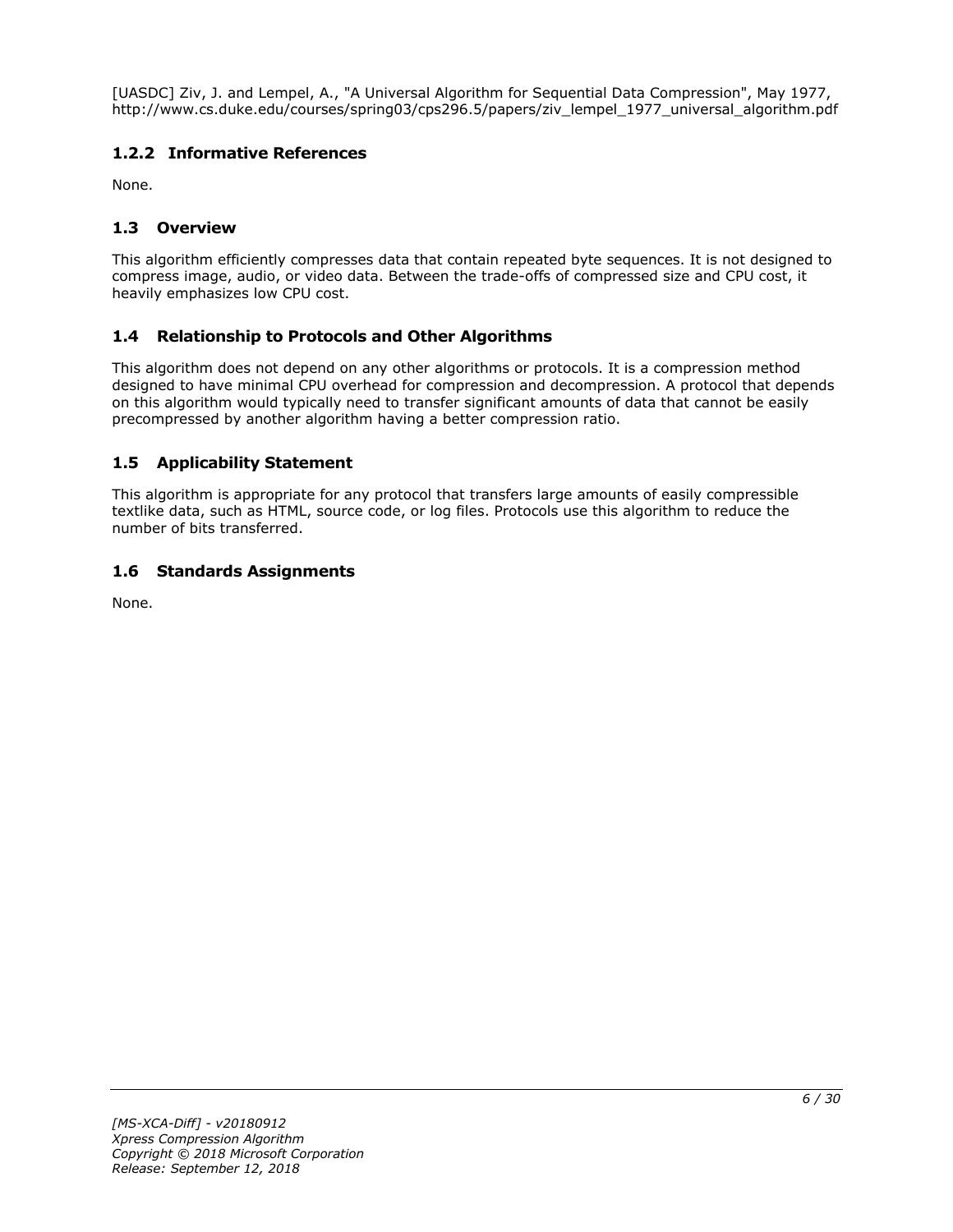# <span id="page-6-0"></span>**2 Algorithm Details**

# <span id="page-6-1"></span>**2.1 LZ77+Huffman Compression Algorithm Details**

The overall compression algorithm for the Huffman **[IEEE-MRC]** variant can be divided into three stages, which are performed in this order:

- 1. Perform **LZ77** (**[UASDC]**) compression to generate an intermediate compressed buffer.
- 2. Construct canonical **Huffman codes**.
- 3. Process the intermediate **LZ77** data, and re-encode it in a Huffman-based bit stream.

The algorithm cannot start Huffman encoding until it has computed the **Huffman codes**, and it cannot compute the **Huffman codes** until it knows the frequency of each symbol in the **Huffman alphabet**. To compute these frequencies, the algorithm first performs the **LZ77** phase. For efficiency, the algorithm SHOULD store the **LZ77** output so that the final phase does not have to recompute it.

The final compression format consists of two parts:

- The first 256 bytes indicate the bit length of each of the 512 **Huffman symbol**s (see prefix code).
- The remainder of the data is a sequence of **Huffman symbol**s, along with match lengths and distances.

The **Huffman alphabet** consists of 512 symbols, each with a numeric value in the range 0-511. The symbols 0-255 represent literal values that correspond to raw byte values as opposed to matches. The symbols 256-511 represent **matches** or **references** indicating that the next several bytes are the same as some bytes that previously occurred in the data. Each match consists of two encoded integers: a length and a distance. When the decoding method encounters a match symbol, the original data is reconstructed by copying <length> bytes from the position in its previously decompressed data of <[decompression cursor] – [match distance]>.

# <span id="page-6-2"></span>**2.1.1 Abstract Data Model**

None.

#### <span id="page-6-3"></span>**2.1.2 Initialization**

None.

# <span id="page-6-4"></span>**2.1.3 Processing Rules**

None.

# <span id="page-6-5"></span>**2.1.4 Phases**

# <span id="page-6-6"></span>**2.1.4.1 LZ77 Phase**

This phase processes each byte of the input data and produces two outputs: the intermediate **LZ77** (**[UASDC]**) encoding of flags, literals, and matches; and the frequency of each symbol in the **Huffman alphabet**.

The following flowchart shows how the **LZ77** phase works.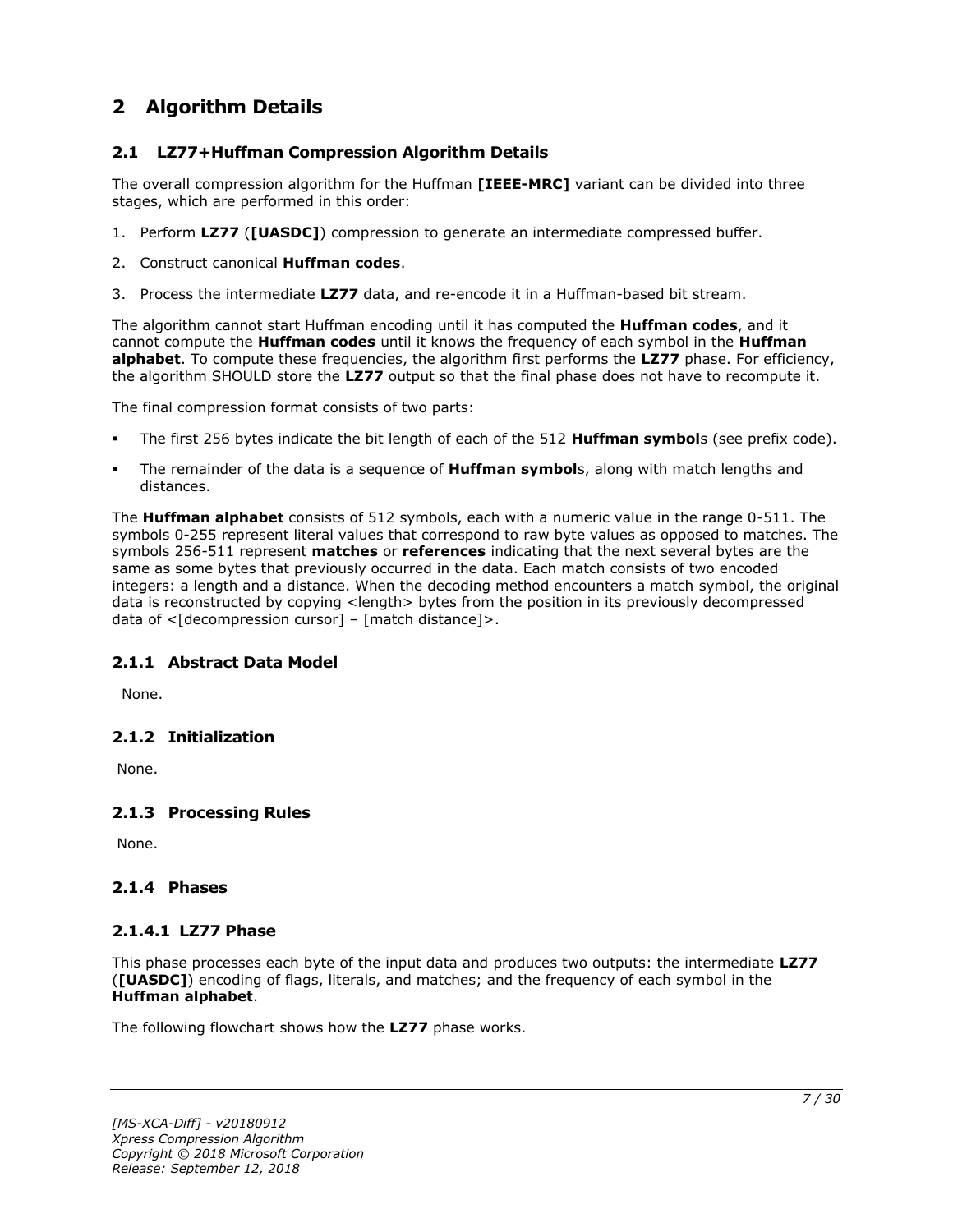

#### **Figure 1: LZ77 phase**

The **hash table** is an array of pointers to previous positions in the input buffer. It is used to find matches, as follows:

```
HashValue = HashThreeBytes(InputBuffer[CurrentPosition],
                            InputBuffer[CurrentPosition+1],
                           InputBuffer[CurrentPosition+2]);
PotentialMatch = HashTable[HashValue];
HashTable[HashValue] = CurrentPosition;
```
*[MS-XCA-Diff] - v20180912 Xpress Compression Algorithm Copyright © 2018 Microsoft Corporation Release: September 12, 2018*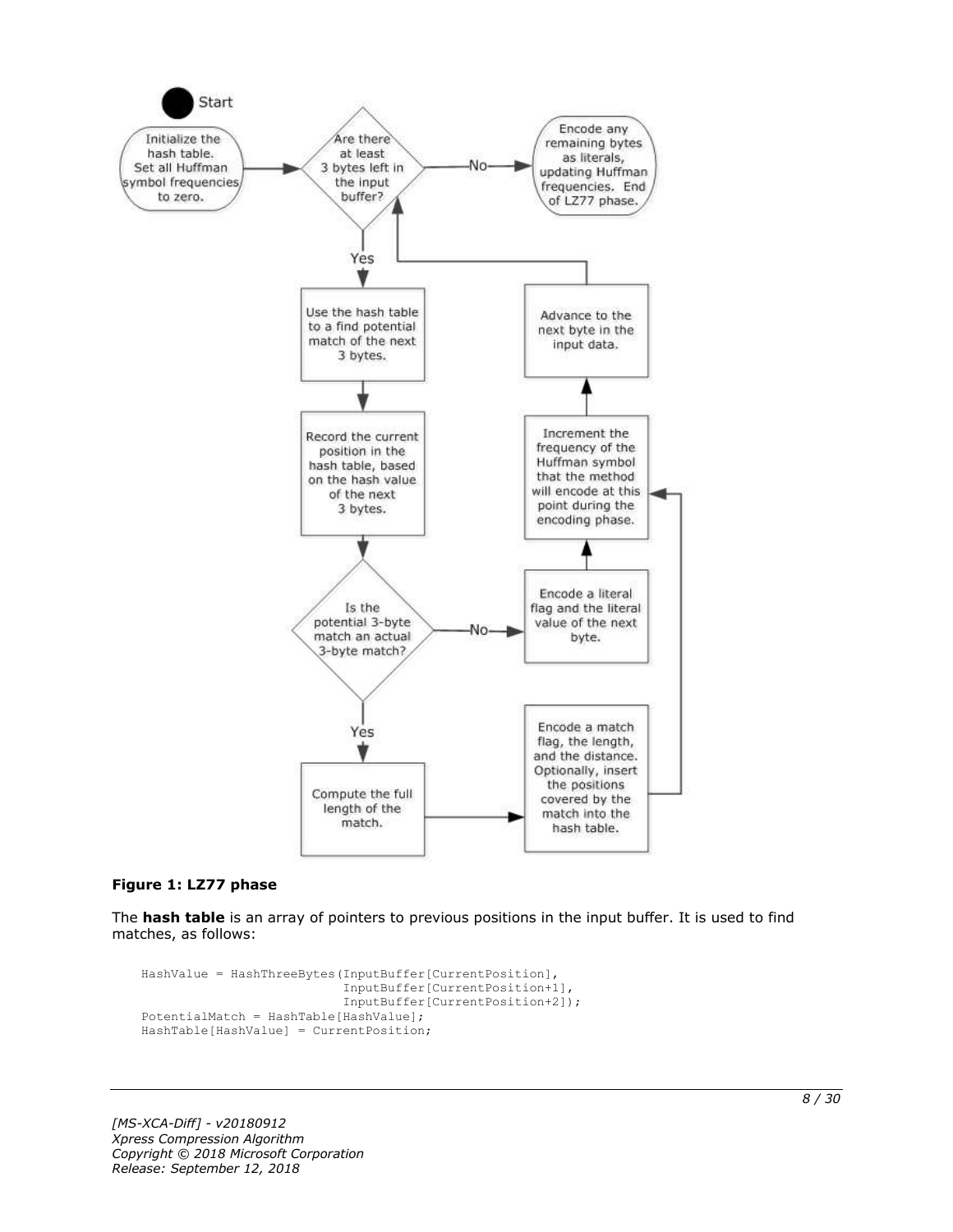The **HashThreeBytes** function SHOULD be quick to compute and provide a small number of collisions.

If the additional CPU cost is justified, the algorithm SHOULD be extended to search for longer matches than those provided by the basic **hash table**. This can be achieved with more **hash table**s, **tree**s, or a **chained hash table**. Finding longer matches generally results in smaller compressed data but requires more time for the compression method to execute.

The intermediate compression format that is produced in this phase SHOULD be designed for quick encoding and decoding, and it SHOULD be small enough to guarantee its fit in a temporary buffer that is only slightly larger than the input buffer. The algorithm will be more efficient if it is not necessary to check whether the temporary buffer has sufficient space.

The intermediate compression format SHOULD use bitmasks grouped in 32-bit values to represent the literal or match flags. Also, literal values SHOULD be stored as simple bytes in the intermediate stream. Matches SHOULD be encoded in sizes that are guaranteed to be less than or equal to their lengths.

For example, a 3-byte match could use 1 byte for its length and 2 bytes for its distance. Much longer matches SHOULD be encoded with a 2-byte distance and a special length value (such as 0xFF) indicating that the full length is encoded in the next 2 or 4 bytes.

During the **LZ77** phase, the algorithm SHOULD count the frequencies of the **Huffman symbol**s it will later encode. The **Huffman symbol** for each literal or match is computed in the following way.

- For literals, the Huffman symbol index is the value of the literal (ranging from 0 to 255, inclusive).
- For matches, the **Huffman symbol** is computed from the length and distance by using the following code, in which GetHighBit(Distance) is defined as the bit index of the highest set bit in the binary representation of the distance.

```
If (Lenqth - 3) < 15HuffmanSymbol = 256 + (Length - 3) + (16 * GetHighBit(Distance))Else
    HuffmanSymbol = 256 + 15 + (16 * \text{GetHighBit}(\text{Distance}))
```
Note that this definition assumes that *Distance* is greater than 0, and this is a valid assumption in this context.

| Distance | <b>Binary representation</b> | GetHighBit(Distance) |
|----------|------------------------------|----------------------|
|          | $000$ 1                      | 0                    |
|          | 0010                         |                      |
|          | 0101                         |                      |
|          | 0111                         |                      |

The following table provides examples of **GetHighBit** calculations.

The **GetHighBit** function SHOULD be efficiently computed with a precomputed 256-byte table.

```
If Distance < 256
    DistanceHighBit = PrecomputedHighBitTable[Distance]
Else (assuming Distance \langle (1 \langle 16))
    DistanceHighBit = 8 + PrecomputedHighBitTable[Distance >> 8]
```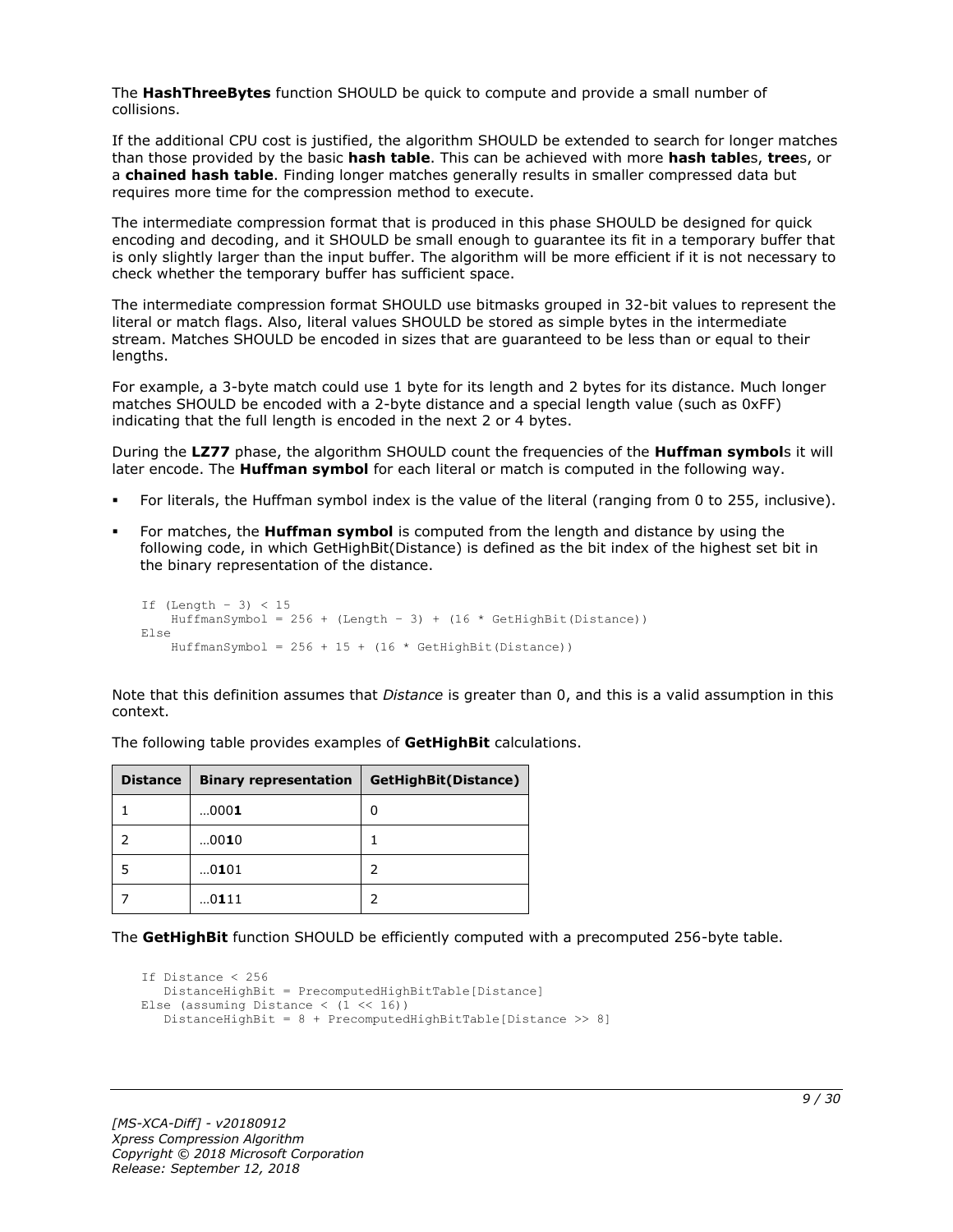# <span id="page-9-0"></span>**2.1.4.2 Huffman Code Construction Phase**

This phase computes canonical Huffman codes from the symbol counts generated by the LZ77 ([UASDC]) phase. For each of the 512 symbols in the Huffman alphabet, this phase computes the bit sequence that is used to encode the symbol. These codes are reconstructed by the decompression algorithm from the bit length of each symbol. The codes are canonical because they depend only on the bit length of the symbol, not the precise symbol count. This encoding saves space because bit lengths require fewer bits to store (4 bits per symbol) than exact counts (16 bits per symbol).

An additional requirement of this phase comes from the way the bit lengths are stored in the compressed data: each bit length is stored in 4 bits, so no bit length can be longer than 15 (a **length** of zero means that the symbol does not occur).

The following flowchart illustrates the length-limited canonical Huffman code construction method.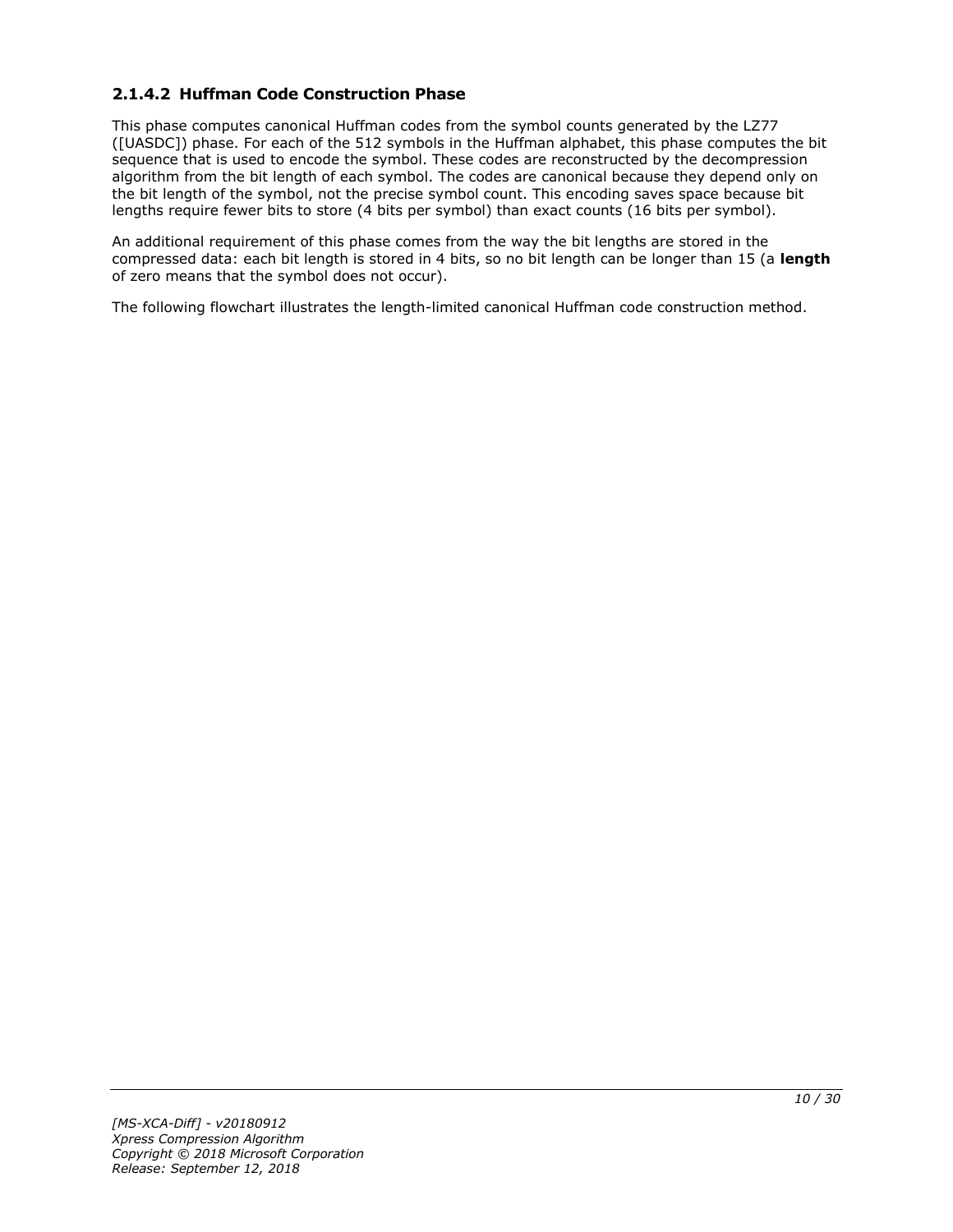

**Figure 2: Length-limited canonical Huffman code construction method.**

# <span id="page-10-0"></span>**2.1.4.3 Final Encoding Phase**

In the final encoding phase, the algorithm processes the intermediate encoding of literals and matches generated by the LZ77 ([UASDC]) phase. It re-encodes each literal and match using the canonical Huffman codes, but first it encodes the Huffman symbol bit lengths.

Each symbol bit length is encoded with 4 bits. Bit lengths for even-valued symbols are stored in the lower 4 bits of the bytes, whereas bit lengths for odd-valued symbols are stored in the higher 4 bits.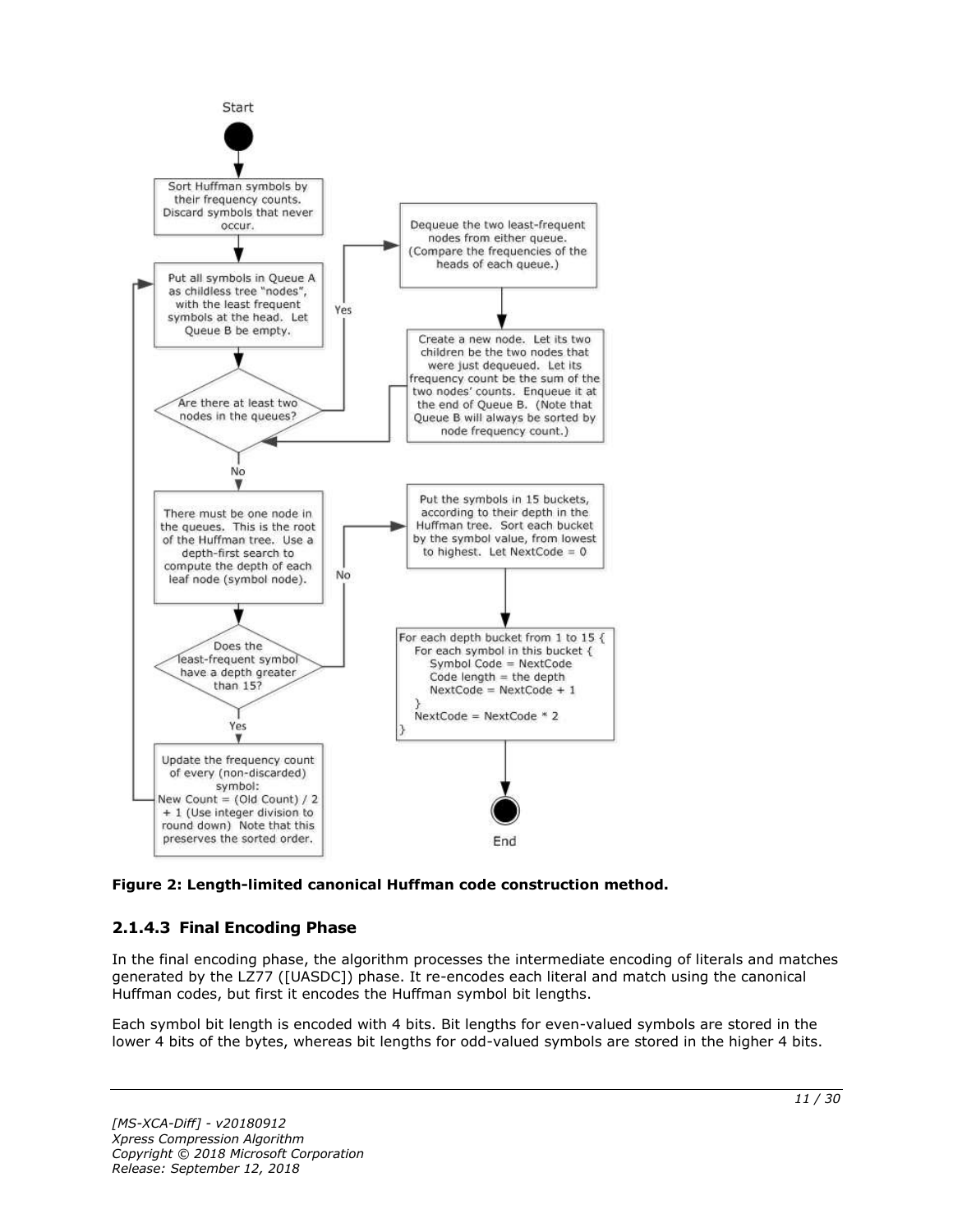For example, if the bit lengths of symbols 0, 1, 2, and 3 were 5, 6, 7, and 8, respectively, the first 2 bytes of the output buffer would be  $0 \times 65$  0x87. The Huffman [IEEE-MRC] construction process guarantees that each bit length fits in 4 bits. Symbols that are never used, and therefore have no Huffman code, have the special value of zero.

Because there are 512 Huffman symbols, and the format stores two lengths per byte, this part of the output data will always be exactly 256 bytes.

Following the 256-byte table, the format encodes the sequence of literals and matches. Literals are distinguished from matches by the value of the Huffman symbol: symbol values less than 256 are literals, whereas symbols greater than 255 are matches. Most matches require more bits to fully encode the distance and the length.

As explained in section 2.1.4.1, the match symbol value encodes the length of the match (up to 17) and the bit index of the highest set bit in the distance. If this bit index is, for example, 3, the decompression function can determine that the distance is at least 1000 (1000 binary, or 8 decimal) and at most 1111 (1111 binary, or 15 decimal). It can also compute that 3 more bits of information are required to determine the exact distance. Therefore, the encoder encodes the lower 3 bits of the distance directly in the output bit stream (which is also used to encode the variable-length Huffman codes). In general, the encoder explicitly encodes the lower <GetHighBit(Distance) > bits immediately following the match's Huffman symbol.

The encoder is required to process match lengths longer than 17. If the length is less than 18, the decoder can determine it directly from the match symbol by taking the lower 4 bits and adding 3. A lower-four-bits value of 15 is a special case that means the length is at least 18, and the full length is encoded with more bits. Unlike the extra-distance bits, the extra-length bits are not encoded seamlessly in the **Huffman** bit stream. Longer lengths are encoded with an extra byte in the output, and if that is not enough, an additional 2 bytes. The location of these extra bytes is such that, if the decompression function reads the **Huffman** bit stream in 2-byte chunks, these extra bytes are the next bytes that the decompression function will read.

Some implementations of the decompression algorithm expect an extra symbol to mark the end of the data. For example, certain implementations fail during decompression if the Huffman symbol 256 is not found after the actual data. For this reason, the encoding algorithm appends this symbol and increments the count of symbol 256 before the Huffman codes are constructed.

Note that match distances cannot be larger than 65.535, and match lengths cannot be longer than 65,538. The LZ77 phase is implemented to ensure that match lengths and distances do not exceed these values.

The following pseudocode demonstrates the encoding method.

```
Write the 256-byte table of symbol bit lengths
While there are more literals or matches to encode
      If the next thing is a literal
         WriteBits(SymbolLength[LiteralValue], SymbolCode[LiteralValue])
   Else // the next thing is a match
         Extract the length and distance of the match
        MatchSymbolValue = 256 + min(Length - 3, 15) + (16 * GetHighBit(Distance))
         WriteBits(SymbolLength[MatchSymbolValue], SymbolCode[MatchSymbolValue])
        If (Length - 3) \geq 15
            WriteByte(min(Length - 3 - 15, 255))
            If (Length - 3 - 15) >= 255
                WriteTwoBytes(Length – 3)
         WriteBits(GetHighBit(Distance), Distance – (1 << GetHighBit(Distance)))
WriteBits(SymbolLength[256], SymbolCode[256])
FlushBits()
```
The **WriteBits**, **WriteByte**, **WriteTwoBytes**, and **FlushBits** functions implicitly use five variables, which are initialized as follows: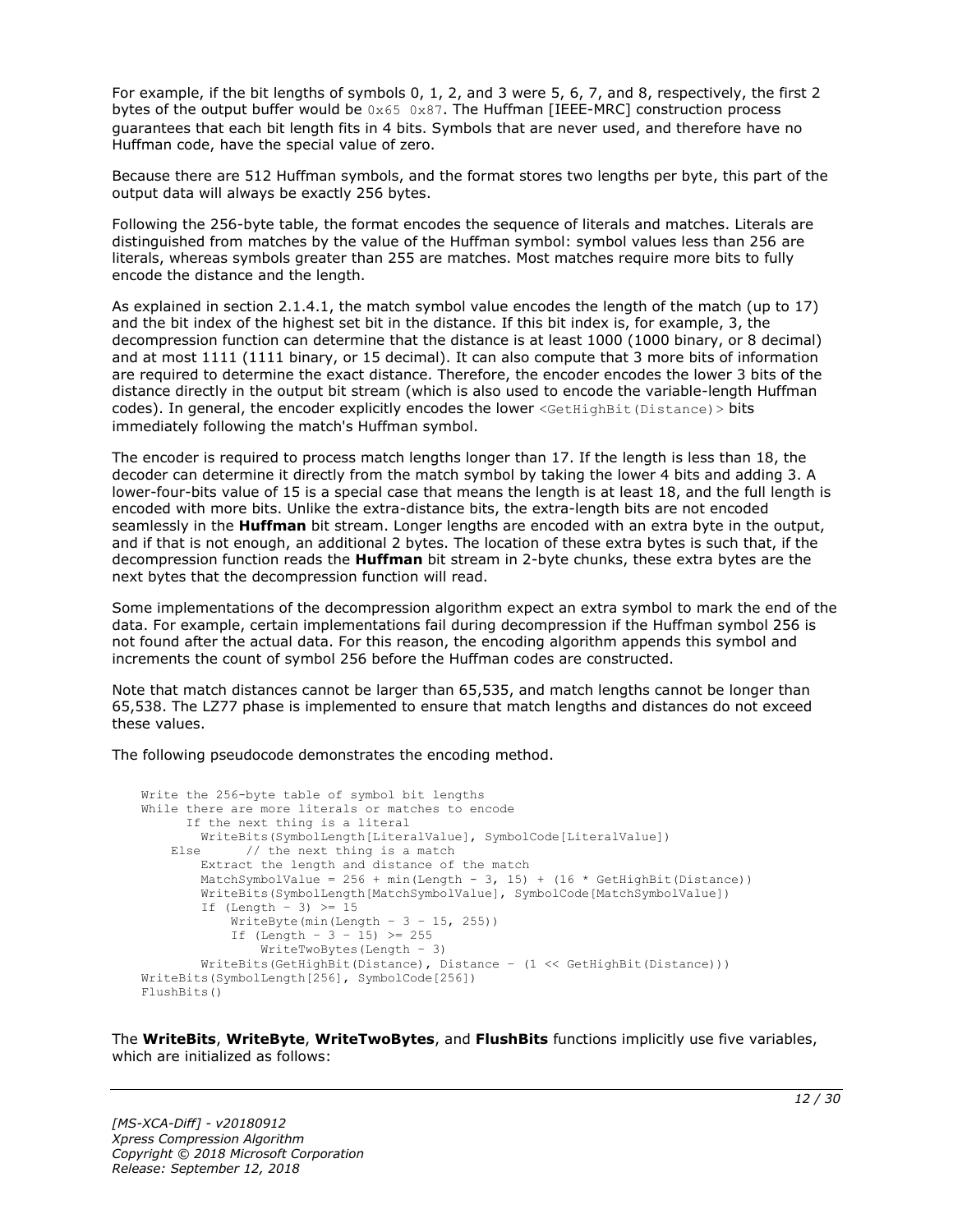```
FreeBits = 16
NextWord = 0
OutputPosition1 = OutputBufferPointer + 256
OutputPosition2 = OutputBufferPointer + 258 
OutputPosition = OutputBufferPointer + 260
```
The following pseudocode shows the implementation of the functions. Note that a complete implementation must also include bounds checks to ensure that nothing is written beyond the output buffer.

```
WriteBits (NumberOfBitsToWrite, BitsToWrite)
     If FreeBits >= NumberOfBitsToWrite
         FreeBits = FreeBits – NumberOfBitsToWrite
         NextWord = (NextWord << NumberOfBitsToWrite) + BitsToWrite
     Else
         NextWord = (NextWord << FreeBits)
         NextWord = NextWord + (BitsToWrite >> (NumberOfBitsToWrite – FreeBits))
         FreeBits = FreeBits – NumberOfBitsToWrite
         Write (NextWord & 0xFF) to OutputPosition1
         Write (NextWord >> 8) to OutputPosition1 + 1
         OutputPosition1 = OutputPosition2
        OutputPosition2 = OutputPosition
         Advance OutputPosition by 2 bytes
         FreeBits = FreeBits + 16
         NextWord = BitsToWrite
End
WriteByte (ByteToWrite)
    Write ByteToWrite to OutputPosition
     Advance OutputPosition by 1 byte
End
WriteTwoBytes (BytesToWrite)
     Write (BytesToWrite & 0xFF) to OutputPosition
     Write (BytesToWrite >> 8) to OutputPosition + 1
     Advance OutputPosition by 2 bytes
End
FlushBits ()
     NextWord <<= FreeBits
     Write (NextWord & 0xFF) to OutputPosition1
     Write (NextWord >> 8) to OutputPosition1 + 1
       Write a 16-bit value of zero to OutputPosition2
     The final compressed size is the value of OutputPosition
End
```
#### <span id="page-12-0"></span>**2.2 LZ77+Huffman Decompression Algorithm Details**

### <span id="page-12-1"></span>**2.2.1 Abstract Data Model**

None.

# <span id="page-12-2"></span>**2.2.2 Initialization**

None.

# <span id="page-12-3"></span>**2.2.3 Processing Rules**

None.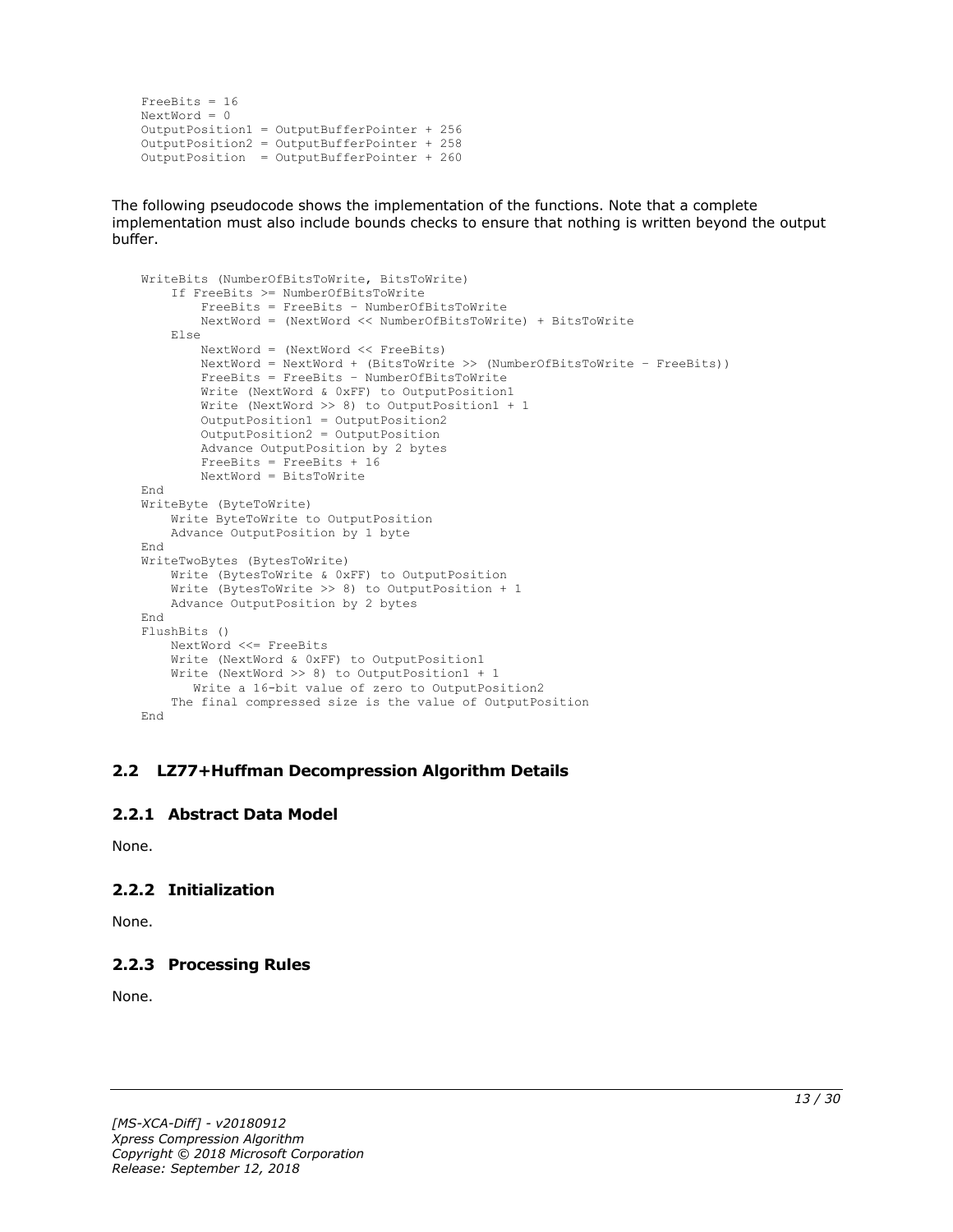#### <span id="page-13-0"></span>**2.2.4 Processing**

The decompression algorithm uses the 256-byte Huffman table to reconstruct the canonical Huffman [IEEE-MRC] representations of each symbol. Next, the Huffman stream of LZ77 ([UASDC]) literals and matches is decoded to reproduce the original data.

The following method can be used to construct a decoding table. The decoding table will have 2^15 entries because 15 is the maximum bit length permitted by the Xpress Compression Algorithm for a Huffman code. If a symbol has a bit length of X, it has  $2^(15 - X)$  entries in the table that point to its value. The order of symbols in the table is sorted by bit length (from low to high), and then by symbol value (from low to high). These requirements represent the agreement of canonicalness with the compression end of the algorithm. The following pseudocode shows the table construction method:

```
CurrentTableEntry = 0
For BitLength = 1 to 15
   For Symbol = 0 to 511
         If the encoded bit length of Symbol equals BitLength
            EntryCount = (1 \ll (15 - \text{BitLength})) Repeat EntryCount times
                 If CurrentTableEntry >= 2^15
                     The compressed data is not valid. Return with error.
                 DecodingTable[CurrentTableEntry] = Symbol
                CurrentTableEntry = CurrentTableEntry + 1
If CurrentTableEntry does not equal 2^15
     The compressed data is not valid. Return with error.
```
A valid implementation MUST use a method that provides results equivalent to those of the preceding table-based method to construct a data structure for decoding canonical Huffman codes. An implementation MAY use this simple table-based method, but SHOULD use a faster method.

The compression stream is designed to be read in (mostly) 16-bit chunks, with a 32-bit register maintaining at least the next 16 bits of input. This strategy allows the code to seamlessly handle the bytes for long match lengths, which would otherwise be awkward. The following pseudocode demonstrates this method.

```
Build the decoding table
CurrentPosition = 256 // start at the end of the Huffman table
NextBits = Read16Bits(InputBuffer + CurrentPosition)
CurrentPosition += 2
NextBits <<= 16
NextBits |= Read16Bits(InputBuffer + CurrentPosition)
CurrentPosition += 2
ExtraBits = 16
Loop until a terminating condition
    Next15Bits = NextBits >> (32 - 15)
     HuffmanSymbol = DecodingTable[Next15Bits]
     HuffmanSymbolBitLength = the bit length of HuffmanSymbol, from the table in
                              the input buffer
     NextBits <<= HuffmanSymbolBitLength
     ExtraBits -= HuffmanSymbolBitLength
     If ExtraBits < 0
         NextBits |= Read16Bits(InputBuffer + CurrentPosition) << (-ExtraBits)
        ExtraBits += 16 CurrentPosition += 2
     If HuffmanSymbol < 256
        Output the byte value HuffmanSymbol to the output stream.
     Else If HuffmanSymbol == 256 and
             the entire input buffer has been read and
             the expected decompressed size has been written to the output buffer
         Decompression is complete. Return with success.
     Else
         HuffmanSymbol = HuffmanSymbol - 256
         MatchLength = HuffmanSymbol mod 16
```
*[MS-XCA-Diff] - v20180912 Xpress Compression Algorithm Copyright © 2018 Microsoft Corporation Release: September 12, 2018*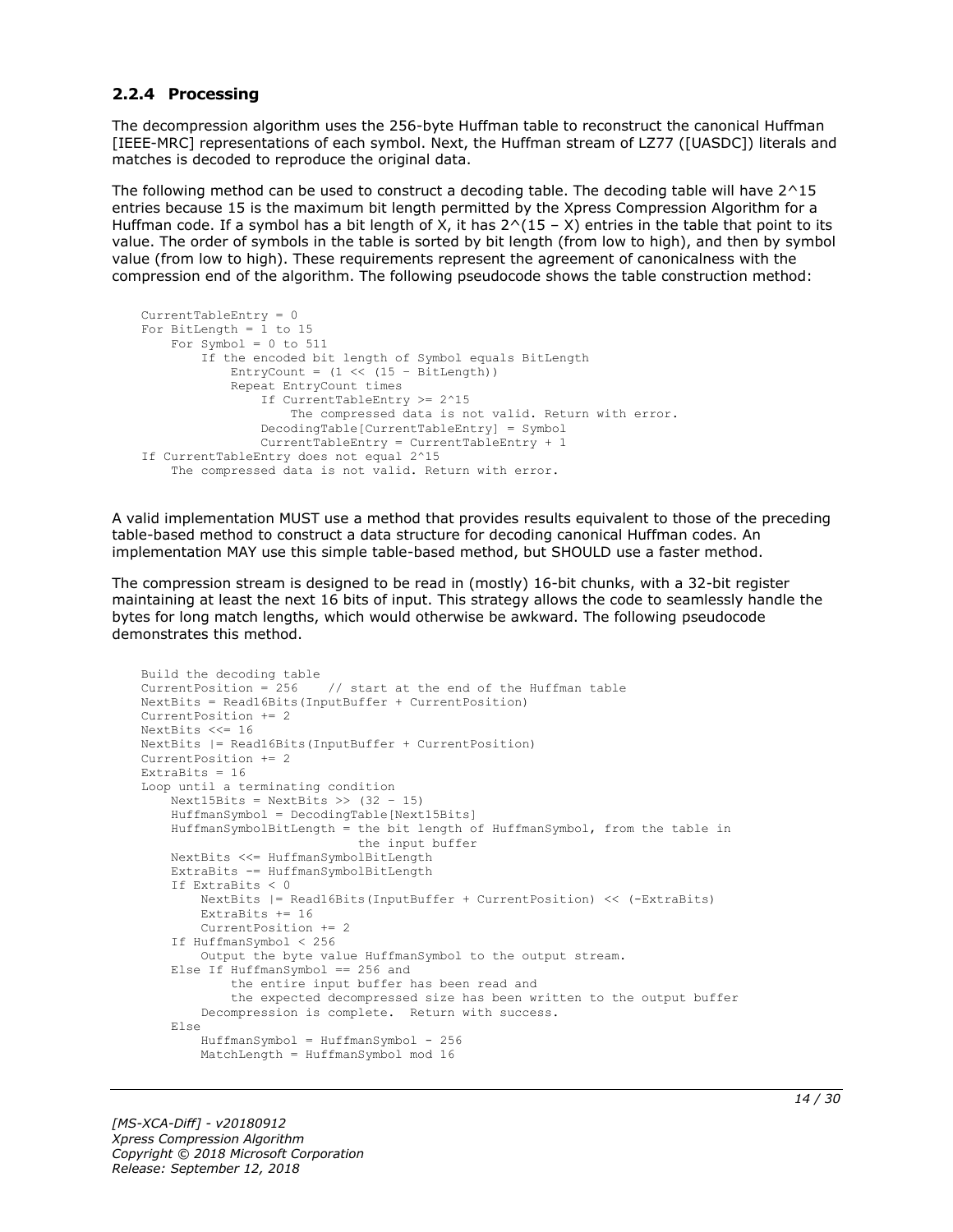```
 MatchOffsetBitLength = HuffmanSymbol / 16
 If MatchLength == 15
    MatchLength = ReadByte(InputBuffer + CurrentPosition)
     CurrentPosition += 1
     If MatchLength == 255
        MatchLength = Read16Bits(InputBuffer + CurrentPosition)
         CurrentPosition += 2
        If MatchLength < 15
             The compressed data is invalid. Return error.
        MatchLength = MatchLength - 15
     MatchLength = MatchLength + 15
 MatchLength = MatchLength + 3
 MatchOffset = NextBits >> (32 – MatchOffsetBitLength)
 MatchOffset += (1 << MatchOffsetBitLength)
 NextBits <<= MatchOffsetBitLength
 ExtraBits -= MatchOffsetBitLength
 If ExtraBits < 0
   Read the next 2 bytes the same as the preceding (ExtraBits \leq 0) case
For i = 0 to MatchLength - 1
     Output OutputBuffer[CurrentOutputPosition – MatchOffset + i]
```
An implementation MUST also generate an error indicating that the compressed data is not valid in the event of an improper memory access outside the buffer.

Note that the match-copying loop copies 1 byte at a time and cannot use the standard library functions **memcpy** or **memove**. A sequence of bytes such as aaaaaa can be encoded like this: [literal: "a"][match: offset=1, length=5]. In other words, the match length can be greater than the match offset, and this necessitates the 1-byte-at-a-time copying strategy.

# <span id="page-14-0"></span>**2.3 Plain LZ77 Compression Algorithm Details**

#### <span id="page-14-1"></span>**2.3.1 Abstract Data Model**

None.

#### <span id="page-14-2"></span>**2.3.2 Initialization**

None.

#### <span id="page-14-3"></span>**2.3.3 Processing Rules**

None.

#### <span id="page-14-4"></span>**2.3.4 Processing**

The fastest variant of the Xpress Compression Algorithm avoids the cost of the Huffman[IEEE-MRC] pass by encoding the LZ77 [UASDC] literals and matches in a simple way. The encoding process is similar to the method described in section 2.1.4.1, with the key difference that the largest match offset it can encode is 8192 instead of the 65535 limit of the Huffman format. The literal or match flags are encoded in 32-bit chunks. Literals are encoded with a simple byte value. Matches are encoded with a 16-bit value, where the high 13 bits represent the offset and the low 3 bits represent the length. Long lengths are encoded with an additional 4 bits, then 8 bits, and then 16 bits. The following pseudocode provides an outline of the encoding method.

```
Flags = 0 // this is a 32-bit integer value
FlaqCount = 0FlagOutputPosition = 0
OutputPosition = 4
InputPosition = 0
```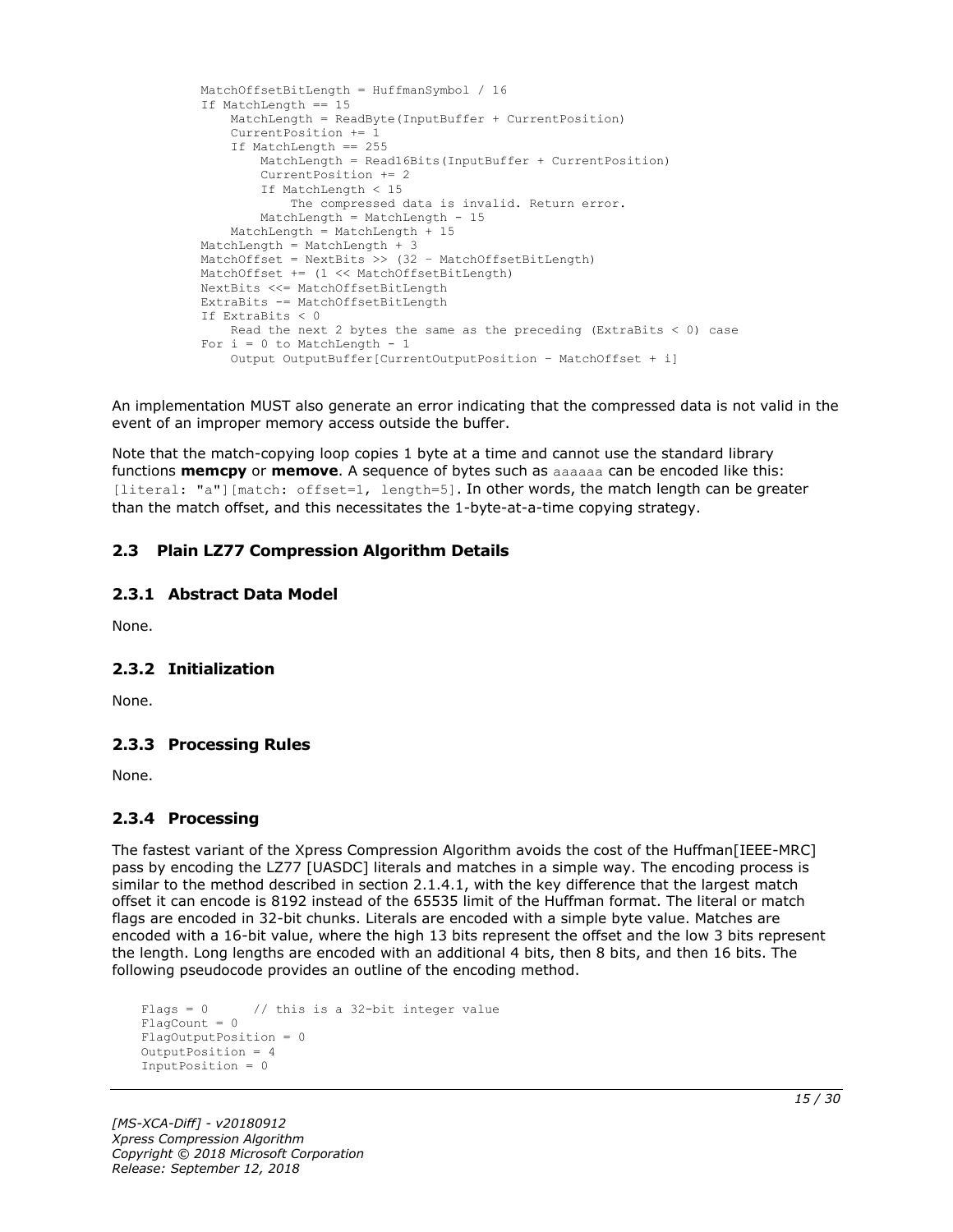```
LastLengthHalfByte = 0
While InputPosition has not reached the end of the input buffer
     Try to find a match with a length of at least 3 (see section 2.1.4.1)
    The match must be within the last 8,192 bytes (MatchOffset \leq 2^13)
     If no match was found or InputPosition + 2 is beyond the input buffer
         Copy 1 byte from InputPosition to OutputPosition. Advance both.
        Flags <<= 1FlagCount = FlagCount + 1
         If FlagCount == 32
             Write the 32-bit value Flags to FlagOutputPosition
            Fla<sub>q</sub>Count = 0 FlagOutputPosition = OutputPosition
             OutputPosition += 4
     Else // a valid match was found
         Let MatchLength and MatchOffset describe the match
         MatchLength = MatchLength – 3
         MatchOffset = MatchOffset – 1
        MatchOffset <<= 3
         MatchOffset |= min(MatchLength, 7)
         Write the 16-bit value MatchOffset to OutputPosition
         OutputPosition += 2
         If MatchLength >= 7
             MatchLength -= 7
             If LastLengthHalfByte == 0
                 LastLengthHalfByte = OutputPosition
                 Write the byte value min(MatchLength, 15) to OutputPosition
                OutputPosition += 1
             Else
                 OutputBuffer[LastLengthHalfByte] |= min(15, MatchLength) << 4
                LastLengthHalfByte = 0 If MatchLength >= 15
                 MatchLength -= 15
                 Write the byte value min(MatchLength, 255) to OutputPosition
                 OutputPosition += 1
                If MatchLength >= 255
                     MatchLength += 15 + 7
                    Write the 2-byte value MatchLength to OutputPosition
                     OutputPosition += 2
        Flags = (Flags << 1) | 1
         FlagCount = FlagCount + 1
        If FlagCount == 32 Write the 32-bit value Flags to FlagOutputPosition
            FlaqCount = 0 FlagOutputPosition = OutputPosition
             OutputPosition += 4
         Advance InputPosition to the first byte that was not in the match
Endwhile
Flags <<= (32 – FlagCount)
Flags |= (1 \lt\lt (32 - \text{FlagCount})) - 1Write the 32-bit value Flags to FlagOutputPosition
The final compressed size is the value of OutputPosition
```
# <span id="page-15-0"></span>**2.4 Plain LZ77 Decompression Algorithm Details**

#### <span id="page-15-1"></span>**2.4.1 Abstract Data Model**

None.

# <span id="page-15-2"></span>**2.4.2 Initialization**

None.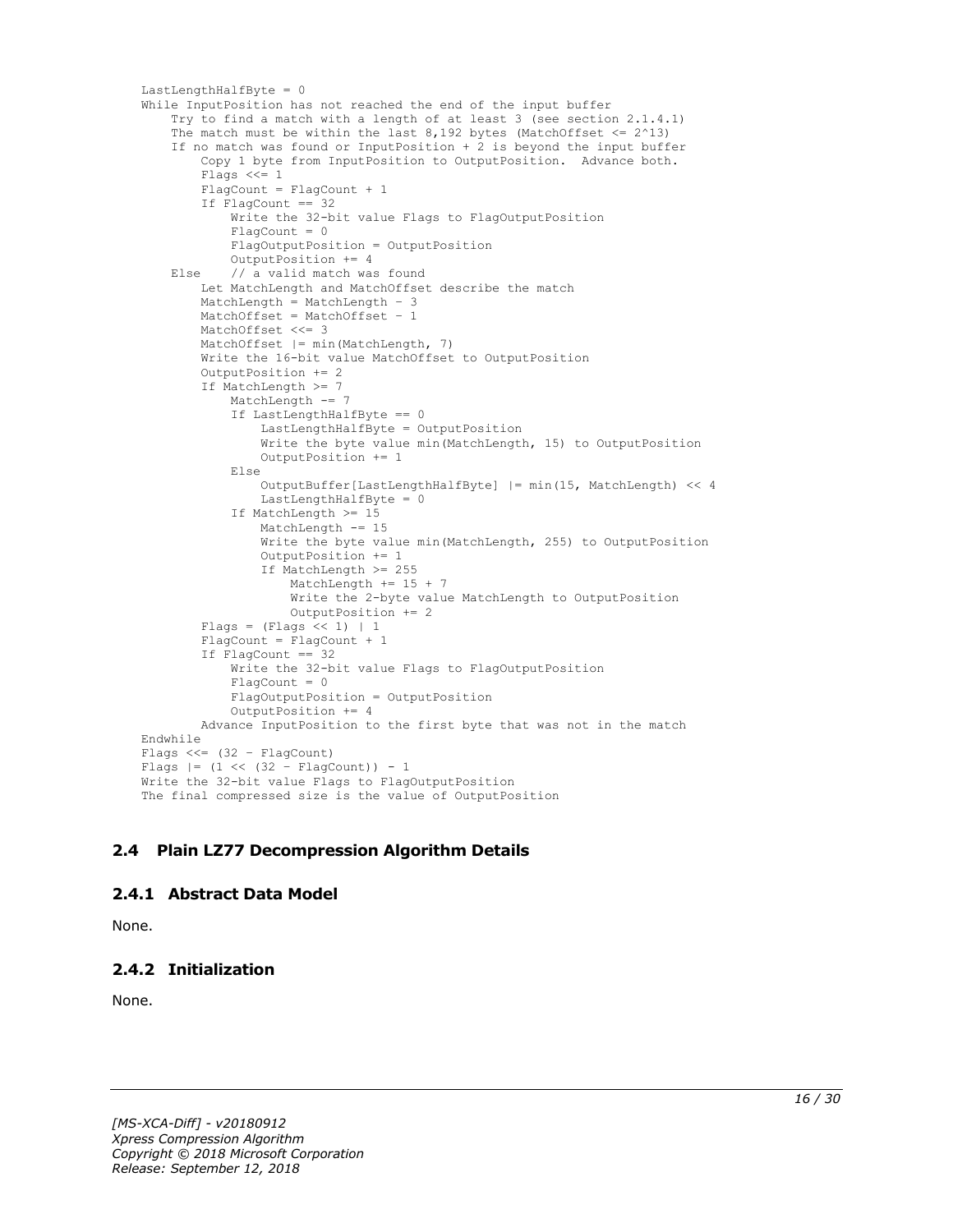#### <span id="page-16-0"></span>**2.4.3 Processing Rules**

None.

### <span id="page-16-1"></span>**2.4.4 Processing**

This section provides the decompression method corresponding to the compression method that is described in section 2.3. The basic structure is to decode each flag, which indicates whether the next item is a literal or a match. Literals are copied directly from the input buffer to the output buffer. Matches are decoded into a (length, offset) pair that is used to copy data from earlier in the output buffer. If the code that follows reads or writes outside the provided buffers at any time, an implementation MUST return an error indicating that the compressed buffer is invalid. Note that the match-copying loop copies 1 byte at a time and cannot use the standard library functions **memcpy** or **memmove**. A sequence of bytes such as aaaaaa can be encoded as follows:

```
[literal: "a"][match: offset=1, length=5]
```
The **match length** can be greater than the **match offset**, and this necessitates the 1-byte-at-a-time copying strategy shown in the following pseudocode.

```
BufferedFlags = 0
BufferedFlagCount = 0
InputPosition = 0
OutputPosition = 0
LastLengthHalfByte = 0
Loop until break instruction or error
     If BufferedFlagCount == 0
         BufferedFlags = read 4 bytes at InputPosition
         InputPosition += 4
         BufferedFlagCount = 32
     BufferedFlagCount = BufferedFlagCount – 1
     If (BufferedFlags & (1 << BufferedFlagCount)) == 0
         Copy 1 byte from InputPosition to OutputPosition. Advance both.
     Else
         If InputPosition == InputBufferSize
             Decompression is complete. Return with success.
         MatchBytes = read 2 bytes from InputPosition
         InputPosition += 2
         MatchLength = MatchBytes mod 8
        MatchOffset = (MatchBytes / 8) + 1 If MatchLength == 7
             If LastLengthHalfByte == 0
                 MatchLength = read 1 byte from InputPosition
                MatchLength = MatchLength mod 16
                 LastLengthHalfByte = InputPosition
                InputPosition += 1
             Else
                 MatchLength = read 1 byte from LastLengthHalfByte position
                MatchLength = MatchLength / 16
                 LastLengthHalfByte = 0
             If MatchLength == 15
                 MatchLength = read 1 byte from InputPosition
                 InputPosition += 1
                 If MatchLength == 255
                     MatchLength = read 2 bytes from InputPosition
                    InputPosition += 2
                    If MatchLength < 15 + 7
                       Return error.
                    MatchLength == (15 + 7)
                Mathenath += 15 MatchLength += 7
         MatchLength += 3
        For i = 0 to MatchLength - 1
```
*[MS-XCA-Diff] - v20180912 Xpress Compression Algorithm Copyright © 2018 Microsoft Corporation Release: September 12, 2018*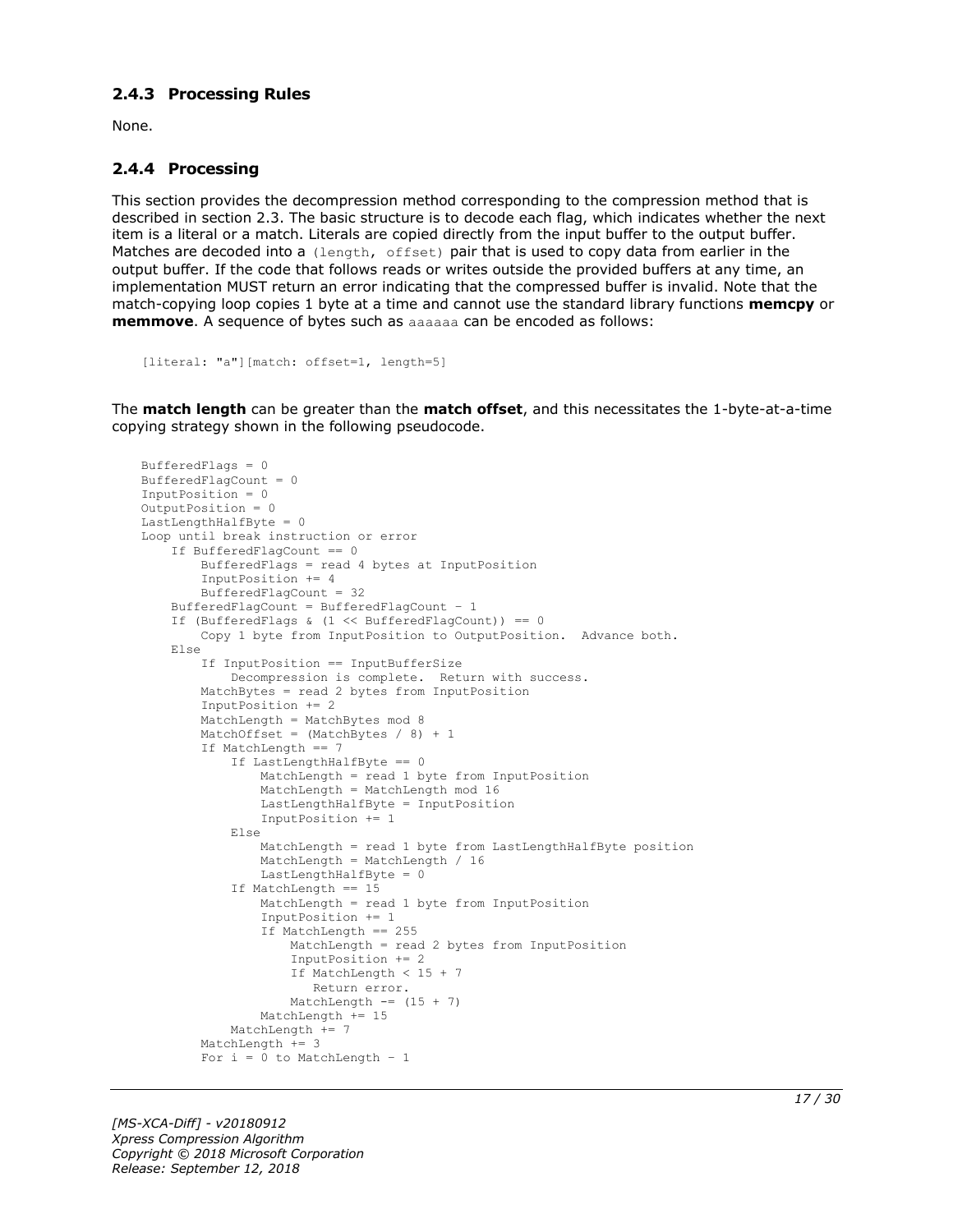#### <span id="page-17-0"></span>**2.5 LZNT1 Algorithm Details**

The LZNT1 algorithm employs a grammar common to LZ77 variants, making use of LZ77 [UASDC] literals and matches and using the characteristic processing. The LZNT1 algorithm is comparable to the Plain LZ77 variant, which implements the features of LZ77 through a specialized buffer format as specified in section 2.3 and section 2.4. Key differences between the "plain" and LZNT1 variants include the following:

- LZNT1 uses a less complex process to encode lengths.
- LZNT1 varies the number of bits used to encode length and distance, whereas the sizes of the Plain LZ77-encoded fields are fixed.
- LZNT1 groups flags in bytes; Plain LZ77 groups them in 4-byte DWORDs.
- The LZNT1 buffer is structured as a series of chunks that can be independently decompressed.

#### <span id="page-17-1"></span>**2.5.1 Abstract Data Model**

This section describes a conceptual model of possible data organization that an implementation maintains to participate in this algorithm. The described organization is provided to facilitate the explanation of how the algorithm behaves. This document does not mandate that implementations adhere to this model as long as their external behavior is consistent with that described in this document.

The following elements are specific to this algorithm.

**Chunks:** Segments of data that are compressed, uncompressed, or that denote the end of the buffer.

**Chunk header:** The header for a compressed or uncompressed chunk of data.

- **Flag bytes:** A bit flag whose bits, read from low order to high order, specify the formats of the data elements that follow. For example, bit 0 corresponds to the first data element, bit 1 to the second, and so on. If the bit corresponding to a data element is set, the element is a 2-byte compressed word; otherwise, it is a 1-byte literal value.
- **Flag group:** A flag byte followed by zero or more data elements, each of which is a single literal byte or a 2-byte compressed word.

#### <span id="page-17-2"></span>**2.5.1.1 Buffer Format**

The LZNT1 algorithm relies on the use of a specific buffer format in its implementation of LZ77. The compression algorithm produces a buffer format of the following grammatical structure:

```
<Buffer> ::= <Chunk> <Buffer> | <Chunk>
<Chunk> ::= <Compressed_chunk> | 
             <Uncompressed_chunk> |
             End of buffer
<Uncompressed_chunk> ::= Chunk_header Uncompressed_data
<Compressed_chunk> ::= Chunk_header <Flag_group>
<Flag group> ::= <Flag data> <Flag group> | <Flag data>
<Flag_data> ::=
    Flag byte <Data> <Data> <Data> <Data> <Data> <Data> <Data> <Data> <Data> <Data> <Data> <Data> <Data
   | Flag_byte <Data> <Data> <Data> <Data> <Data> <Data> <Data>
```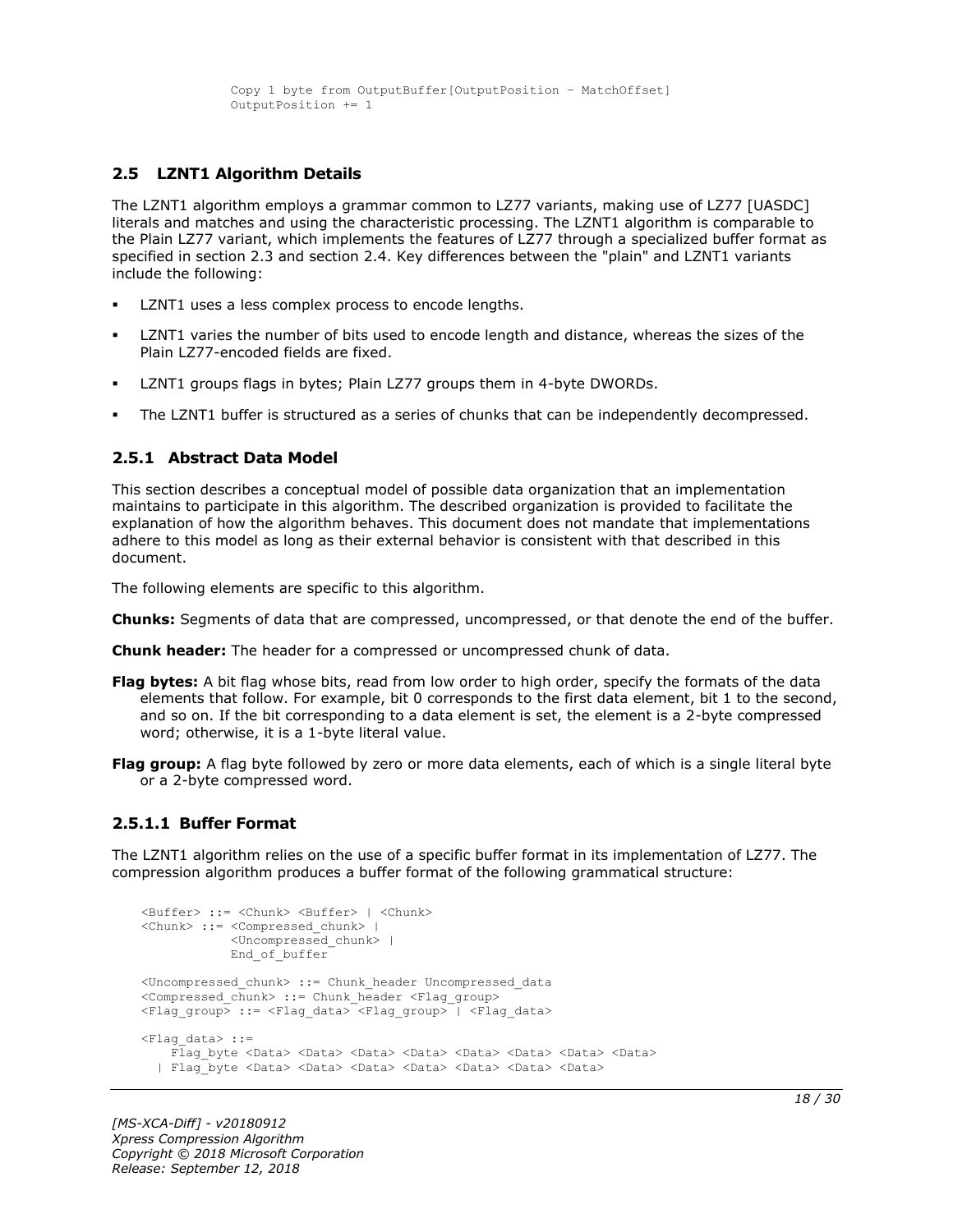```
 | Flag_byte <Data> <Data> <Data> <Data> <Data> <Data>
  | Flag_byte <Data> <Data> <Data> <Data> <Data>
  | Flag_byte <Data> <Data> <Data> <Data>
  | Flag_byte <Data> <Data> <Data> 
  | Flag_byte <Data> <Data>
  | Flag_byte <Data> 
<Data> ::= Literal | Compressed_word
```
A compressed data buffer consists of one or more **chunks**. A chunk is either compressed, uncompressed, or it denotes the end of the buffer. If the chunk is uncompressed, it contains a **chunk header** followed by uncompressed data; if it is compressed, it contains a chunk header followed by a series of one or more pieces of flagged data. Finally, a piece of flagged data consists of a **flag byte** that is followed by no more than 8 individual data elements.

The following sections describe the structure of each of these grammatical elements, including constraints on their usage that are not expressed in the raw grammar.

# <span id="page-18-0"></span>**2.5.1.2 Buffers and Chunks**

A compressed buffer consists of a series of one or more compressed output **chunks**. Each chunk begins with a 16-bit header.

If both bytes of the header are 0, the header is an *End\_of\_buffer* terminal that denotes the end of the compressed data stream.

Otherwise, the header MUST be formatted as follows:

- Bit 15 indicates whether the chunk contains compressed data.
- Bits  $[14:12]$  contain a signature indicating the format of the subsequent data.
- Bits  $[11:0]$  contain the size of the compressed chunk, minus three bytes.

Bit 15 indicates whether the chunk contains compressed data. If this bit is zero, the **chunk header** is followed by uncompressed literal data. If this bit is set, the next byte of the chunk is the beginning of a *Flag\_group* nonterminal that describes some compressed data.

Bits 14 down to 12 contain a signature value. This value MUST always be 3 (unless the header denotes the end of the compressed buffer).

Bits 11 down to 0 contain the size of the compressed chunk minus three bytes. This size otherwise includes the size of any metadata in the chunk, including the chunk header. If the chunk is uncompressed, the total amount of uncompressed data therein can be computed by adding 1 to this value (adding 3 bytes to get the total chunk size, then subtracting 2 bytes to account for the chunk header).

The *End\_of\_buffer* character is not required to terminate the compressed buffer. The character is used, however, if space allows. For example, given 20 kilobytes (KB) of uncompressed data and a 10 KB buffer to contain the compressed data, if the size of the compressed data (including metadata) is exactly 10 KB, the capacity of the buffer has been met. In such a case, the *End\_of\_buffer* terminal is not written.

Because the presence of this terminal is not guaranteed, the size of the compressed data MUST be known before data in this format is decompressed.

If an *End\_of\_buffer* terminal is added, the size of the final compressed data is considered not to include the size of the *End\_of\_buffer* terminal.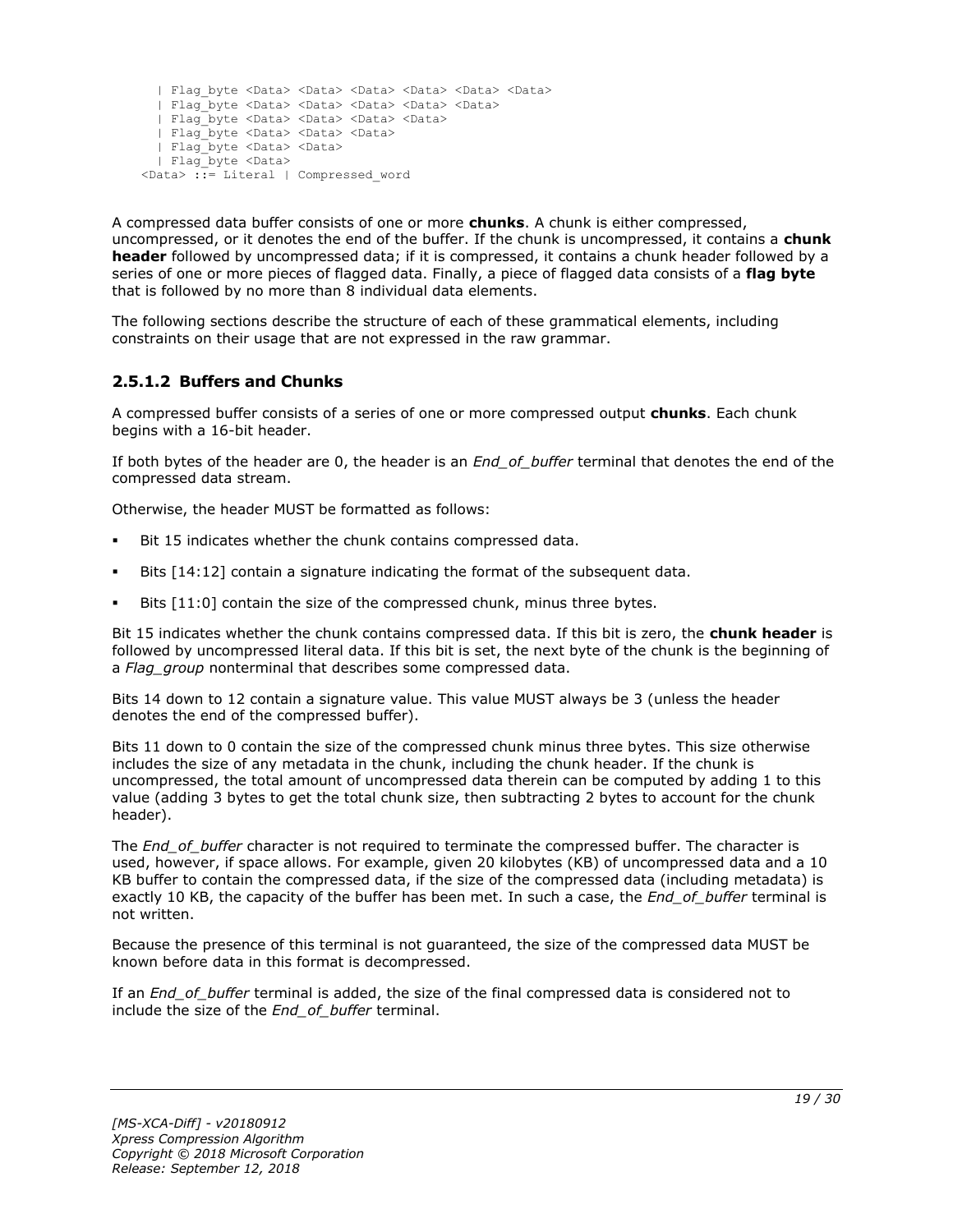### <span id="page-19-0"></span>**2.5.1.3 Flag Groups**

If a **chunk** is compressed, its **chunk header** is immediately followed by the first byte of a *Flag\_group* nonterminal.

A **flag group** consists of a **flag byte** followed by zero or more data elements. Each data element is either a single literal byte or a two-byte compressed word. The individual bits of a **flag byte**, taken from low-order bits to high-order bits, specify the formats of the subsequent data elements (such that bit 0 corresponds to the first data element, bit 1 to the second, and so on). If the bit corresponding to a data element is set, the element is a two-byte compressed word; otherwise, it is a one-byte literal.

#### <span id="page-19-1"></span>**2.5.1.4 Data Elements**

A data element MUST either be an uncompressed literal or a compressed word. An uncompressed literal is a byte of data that was not compressed and can therefore be treated as part of the uncompressed data stream. A compressed word is a two-byte value that contains a length and a displacement and whose format varies depending on the portion of the data that is being processed.

Each compressed word consists of a D-bit displacement in the high-order bits and an L-bit length in the low-order bits, subject to the constraints that  $4 \leq D \leq 12$ ,  $4 \leq L \leq 12$ , and  $D + L = 16$ . The displacement in a compressed word is the difference between the current location in the uncompressed data (either the current read point when compressing or the current write point when decompressing) and the location of the uncompressed data corresponding to the compressed word, minus one byte. The length is the amount of uncompressed data that can be found at the appropriate displacement, minus three bytes. While using the compressed buffers, the stored displacement must be incremented by 1 and the stored length must be incremented by 3, to get the actual displacement and length.

For example, the input data for a given compression consists of the following stream:

F F G A A G F E D D E F F E E | F F G A A G F E D D E F E D D

In this case, the data prior to the vertical bar has already been compressed. The next 12 characters of the input stream match the first 12 characters of the data that was already compressed. Moreover, the distance from the current input pointer to the start of this matching string is 15 characters. This can be described by the  $\langle$ displacement, length> pair of  $\langle$ 15, 12>.

Decompression of this data produces the first portion of the input stream:

F F G A A G F E D D E F F E E |

The next data element is a <15,  $12$  bisplacement-length pair. The start of the uncompressed data is 15 characters behind the last character in the already uncompressed data, and the length of the data to read is 12 characters. Decompression results in the following buffer.

F F G A A G F E D D E F F E E F F G A A G F E D D E F |

This matches the original data stream.

F F G A A G F E D D E F F E E F F G A A G F E D D E F E D D

The sizes of the displacement and length fields of a compressed word vary with the amount of uncompressed data in the current chunk that has already been processed. The format of a given compressed word is determined as follows: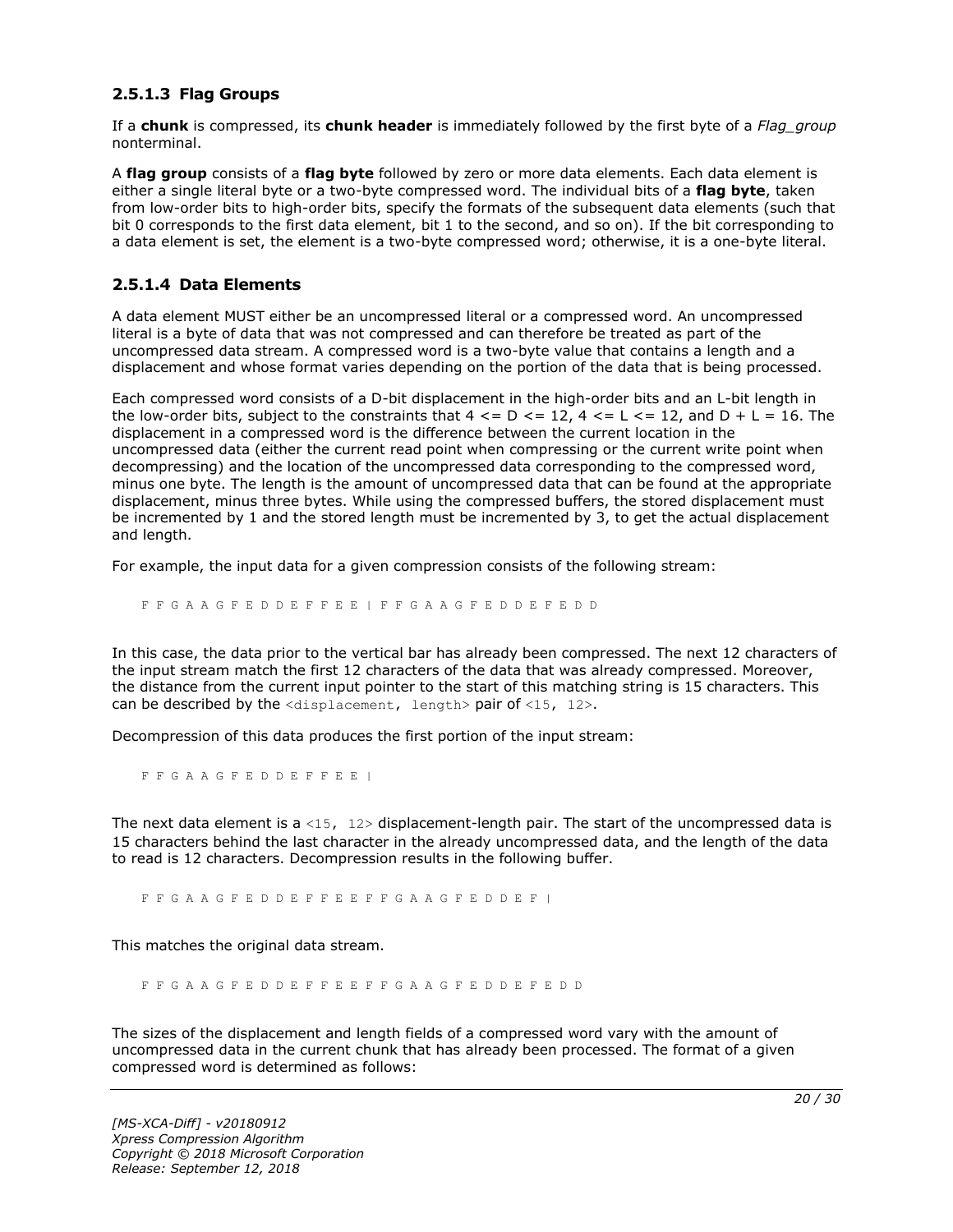Let U be the amount of uncompressed data that has already been processed in the current chunk (either the amount that has been read when compressing data or the amount that has been written when decompressing data).

Note that U depends on the offset from the start of a chunk and not the offset from the beginning of the uncompressed data.

Then let M be the largest value in  $[4...12]$  such that  $2^{M-1} < U$ , or 4 if there is no such value.

A compressed word then has the format  $D = M$  and  $L = 16 - M$ , with the displacement occupying D high-order bits and the length occupying L low-order bits.

### <span id="page-20-0"></span>**2.5.2 Initialization**

None.

### <span id="page-20-1"></span>**2.5.3 Processing Rules**

Input streams are compressed in units of 4096 bytes. The process of creating a chunk is complete if at least 4096 bytes of data or the remainder of the input buffer is compressed. If the data remains in the input buffer, the processing of a new chunk is started.

Lempel-Ziv compression does not require that the entirety of the data to which a compressed word refers actually be in the uncompressed buffer when the word is processed. In other words, it is not required that  $(U -$  displacement + length < U). Therefore, when processing a compressed word, data MUST be copied from the start of the uncompressed target region to the end—that is, the byte at (U – displacement) MUST be copied first, then  $(U -$  displacement  $+ 1)$ , and so on, because the compressed word might refer to data that will be written during decompression.

Some of the bits in a flag byte might not be used. To process compressed buffers, the size of the compressed chunk that is stored in the chunk header MUST be used to determine the position of the last valid byte in the chunk. The size value MUST ignore flag bits that correspond to bytes outside the chunk.

#### <span id="page-20-2"></span>**2.5.4 Processing**

For a discussion of LZ77 processing similar to that of the LZNT1 variant, see sections 2.3 and 2.4 on Plain LZ77 compression and decompression.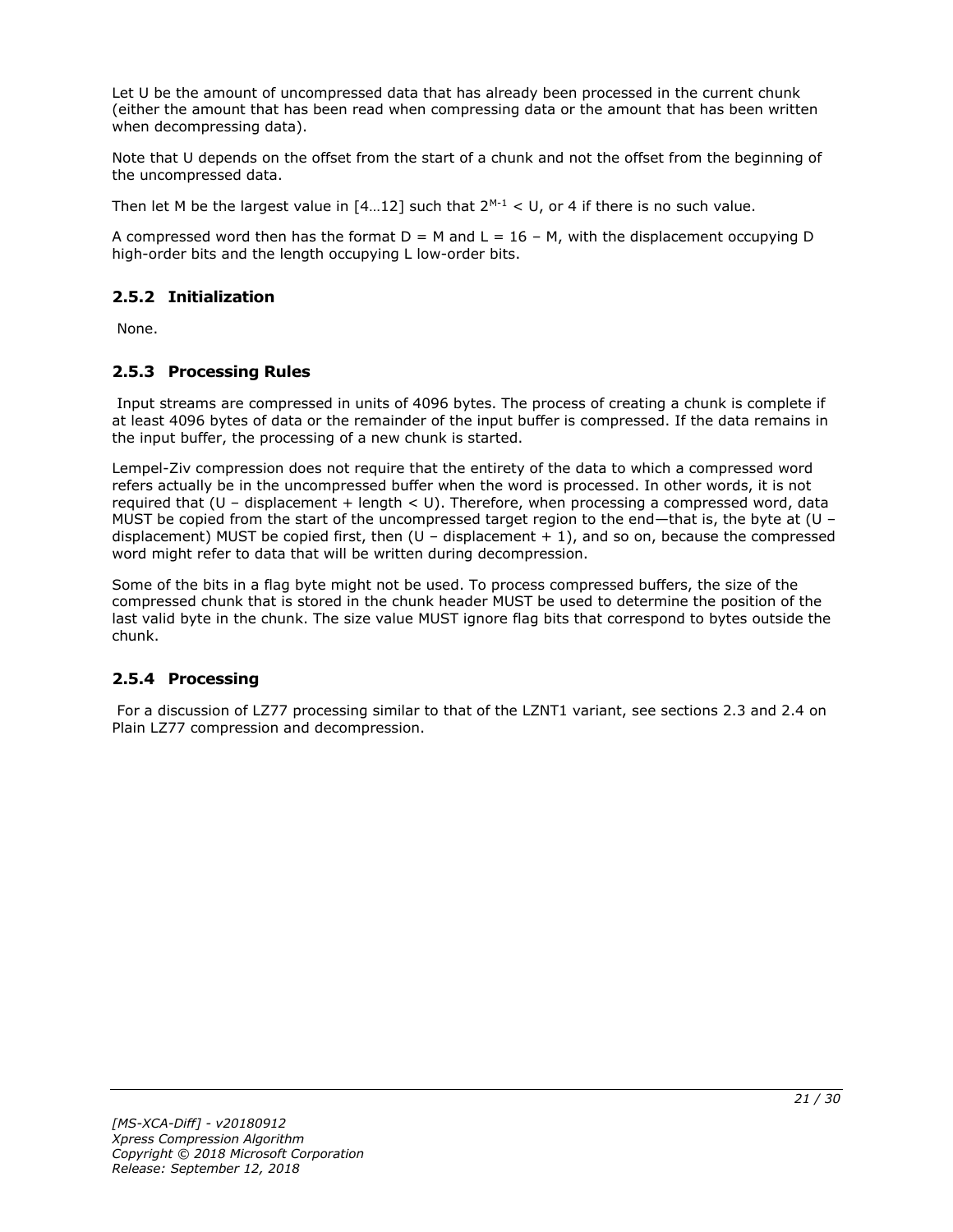# <span id="page-21-0"></span>**3 Algorithm Examples**

# <span id="page-21-1"></span>**3.1 LZ77**

With the Plain LZ77 variant of the algorithm, the uncompressed ASCII string abcdefghijklmnopgrstuvwxyz is compressed as follows, in hexadecimal.

3f 00 00 00 61 62 63 64 65 66 67 68 69 6a 6b 6c 6d 6e 6f 70 71 72 73 74 75 76 77 78 79 7a

The first 4 bytes encode the first 32 literal or match flags (in this case, 26 zero bits, representing the 26 literals to follow, then 6 one bits, because any extra flag bits are ones). The next 26 bytes are the ASCII representation of the input string.

The uncompressed input is the 300-byte ASCII string:

abcabcabcabcabcabcabcabcabcabcabcabcabcabcabcabcabcabcabcabcabcabcabcabcabcabcabcabcabcabcabc abcabcabcabcabcabcabcabcabcabcabcabcabcabcabcabcabcabcabcabcabcabcabcabcabcabcabcabcabcabcabc abcabcabcabcabcabcabcabcabcabcabcabcabcabcabcabcabcabcabcabcabcabcabcabcabcabcabcabcabcabcabc abcabcabcabcabcabcabc

In this case, using Plain LZ77, those 300 bytes are encoded as follows:

ff ff ff 1f 61 62 63 17 00 0f ff 26 01

This is the encoding of abc [match: distance =  $3$ , length = 297].

#### <span id="page-21-2"></span>**3.2 LZ77+Huffman**

The uncompressed ASCII string abcdefghijklmnopqrstuvwxyz is compressed as a sequence of literals, as follows, in hexadecimal.

00 00 00 00 00 00 00 00 00 00 00 00 00 00 00 00 00 00 00 00 00 00 00 00 00 00 00 00 00 00 00 00 00 00 00 00 00 00 00 00 00 00 00 00 00 00 00 00 50 55 55 55 55 55 55 55 55 55 55 45 44 04 00 00 00 00 00 00 00 00 00 00 00 00 00 00 00 00 00 00 00 00 00 00 00 00 00 00 00 00 00 00 00 00 00 00 00 00 00 00 00 00 00 00 00 00 00 00 00 00 00 00 00 00 00 00 00 00 00 00 00 00 00 00 00 00 00 00 04 00 00 00 00 00 00 00 00 00 00 00 00 00 00 00 00 00 00 00 00 00 00 00 00 00 00 00 00 00 00 00 00 00 00 00 00 00 00 00 00 00 00 00 00 00 00 00 00 00 00 00 00 00 00 00 00 00 00 00 00 00 00 00 00 00 00 00 00 00 00 00 00 00 00 00 00 00 00 00 00 00 00 00 00 00 00 00 00 00 00 00 00 00 00 00 00 00 00 00 00 00 00 00 00 00 00 00 00 00 00 00 00 00 00 00 00 00 00 00 00 00 00 00 00 00 00 00 d8 52 3e d7 94 11 5b e9 19 5f f9 d6 7c df 8d 04 00 00 00 00

The first 256 bytes represent the Huffman code lengths. In this case, most of these values are zero because those symbols are not used. The few nonzero values represent the code lengths (5 bits or 4 bits in this case) of the literal symbols corresponding to the ASCII characters of the lowercase alphabet, as well as the end-of-file (EOF) symbol (symbols index 256). The last few bytes in the buffer are the Huffman encoding of the string abcdefghijklmnopqrstuvwxyz[EOF].

The uncompressed data is the following 300-byte ASCII string:

abcabcabcabcabcabcabcabcabcabcabcabcabcabcabcabcabcabcabcabcabcabcabcabcabcabcabcabcabcabcabc abcabcabcabcabcabcabcabcabcabcabcabcabcabcabcabcabcabcabcabcabcabcabcabcabcabcabcabcabcabcabc abcabcabcabcabcabcabcabcabcabcabcabcabcabcabcabcabcabcabcabcabcabcabcabcabcabcabcabcabcabcabc abcabcabcabcabcabcabc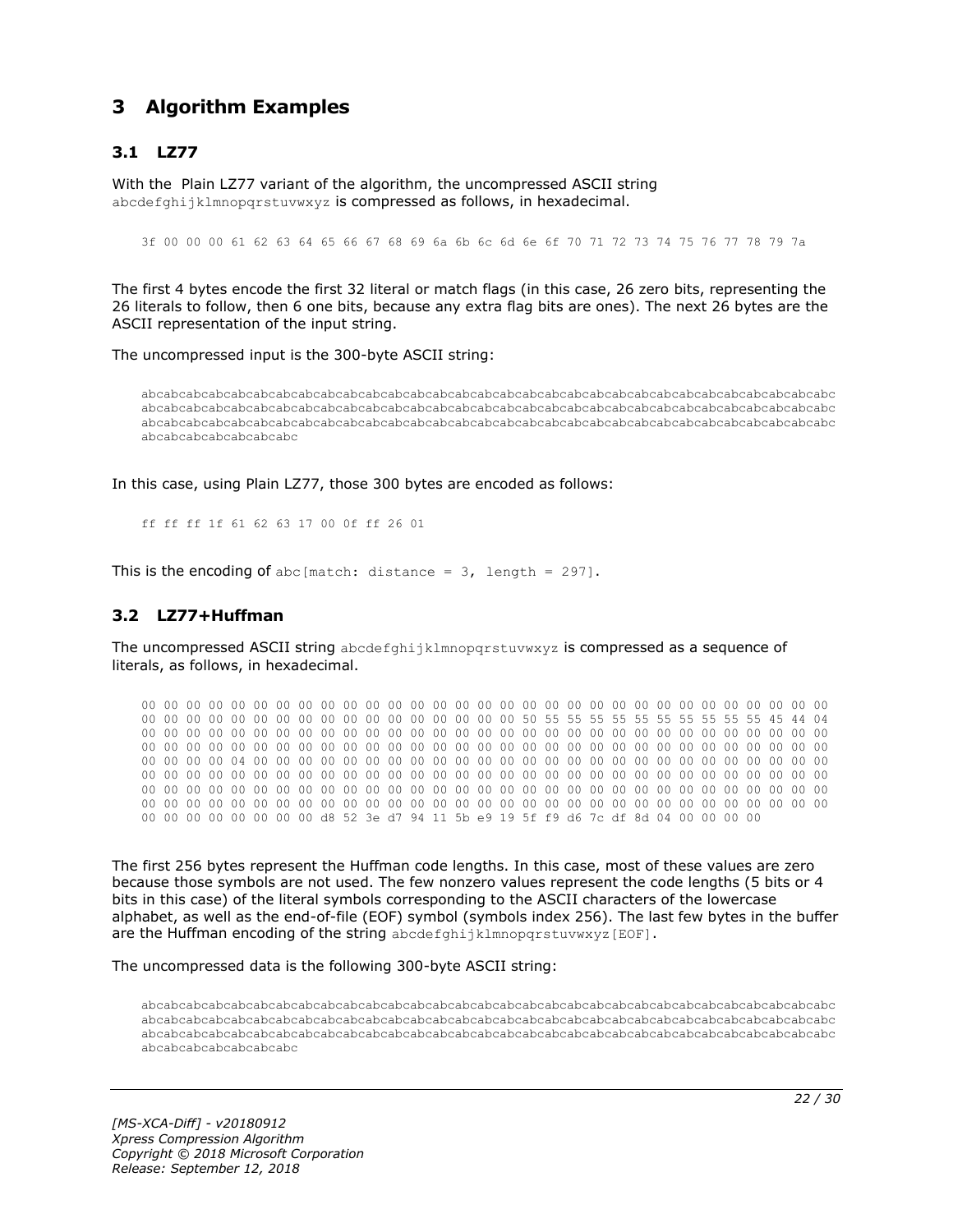#### The LZ77+Huffman algorithm encodes it as follows:

00 00 00 00 00 00 00 00 00 00 00 00 00 00 00 00 00 00 00 00 00 00 00 00 00 00 00 00 00 00 00 00 00 00 00 00 00 00 00 00 00 00 00 00 00 00 00 00 30 23 00 00 00 00 00 00 00 00 00 00 00 00 00 00 00 00 00 00 00 00 00 00 00 00 00 00 00 00 00 00 00 00 00 00 00 00 00 00 00 00 00 00 00 00 00 00 00 00 00 00 00 00 00 00 00 00 00 00 00 00 00 00 00 00 00 00 00 00 00 00 00 00 00 00 00 00 00 00 02 00 00 00 00 00 00 00 00 00 00 00 00 00 00 20 00 00 00 00 00 00 00 00 00 00 00 00 00 00 00 00 00 00 00 00 00 00 00 00 00 00 00 00 00 00 00 00 00 00 00 00 00 00 00 00 00 00 00 00 00 00 00 00 00 00 00 00 00 00 00 00 00 00 00 00 00 00 00 00 00 00 00 00 00 00 00 00 00 00 00 00 00 00 00 00 00 00 00 00 00 00 00 00 00 00 00 00 00 00 00 00 00 00 00 00 00 00 00 00 00 00 00 00 00 00 00 00 a8 dc 00 00 ff 26 01

The first 256 bytes are the Huffman code lengths. The nonzero symbols are the literals 'a', 'b', and 'c'; the EOF symbol; and one match symbol. The last few bytes encode  $abc[match: distance=3,$ length=297][EOF]. This example illustrates how long match lengths are encoded. In the last bytes of the compressed data, note the calculation  $0x126 = 294 = 297 - 3$ . Because it is the minimum match length, 3 is subtracted from each match length before it is encoded.

#### <span id="page-22-0"></span>**3.3 LZNT1**

The following shows an example of LZ77 compression in which the compressed word references data that is not wholly contained in the uncompressed buffer at the time when the word is processed. In this scenario, the compressed word is processed by copying data from the start of the uncompressed target region to the end.

The following ANSI string, including the terminal NUL, is 142 bytes in length.

F# F# G A A G F# E D D E F# F# E E F# F# G A A G F# E D D E F# E D D E E F# D E F# G F# D E F# G F# E D E A F# F# G A A G F# E D D E F# E D D

The algorithm, using the standard compression engine, produces the following hexadecimal output with a length of 59 bytes.

| 0x00000000: 38 b0 88 46 23 20 00 20 |  |  |  |  |
|-------------------------------------|--|--|--|--|
| 0x00000008: 47 20 41 00 10 a2 47 01 |  |  |  |  |
| 0x00000010: a0 45 20 44 00 08 45 01 |  |  |  |  |
| 0x00000018: 50 79 00 c0 45 20 05 24 |  |  |  |  |
|                                     |  |  |  |  |
| 0x00000020: 13 88 05 b4 02 4a 44 ef |  |  |  |  |
| 0x00000028: 03 58 02 8c 09 16 01 48 |  |  |  |  |
| 0x00000030: 45 00 be 00 9e 00 04 01 |  |  |  |  |

The compressed data is contained in a single chunk. The chunk header, interpreted as a 16-bit value, is 0xB038. Bit 15 is 1, so the chunk is compressed; bits 14 through 12 are the correct signature value (3); and bits 11 through 0 are decimal 56, so the chunk is 59 bytes in size.

The next byte, 0x88, is a flag byte. Bits 0, 1, and 2 of this byte are clear, so the next 3 bytes are not compressed. They are 0x46 ('F'), 0x23 ('#'), and 0x20 (a space). The output stream now contains "F# ".

Bit 3 of the flag byte is set, however, so the next two bytes are part of a compressed word; in this case, that word is 0x2000. Here, the offset from the start of the uncompressed data, U, is 3 bytes; there is no value M such that M  $>= 4$  and  $2^{M-1} < U$ , so the compressed word has 4 bits of displacement and 12 bits of length. The stored displacement is 2 (0010) and the stored length is 0 (0000 0000 0000); the actual displacement is 3 (2 + 1 = 3) and the length is 3 (0 + 3 = 3). The next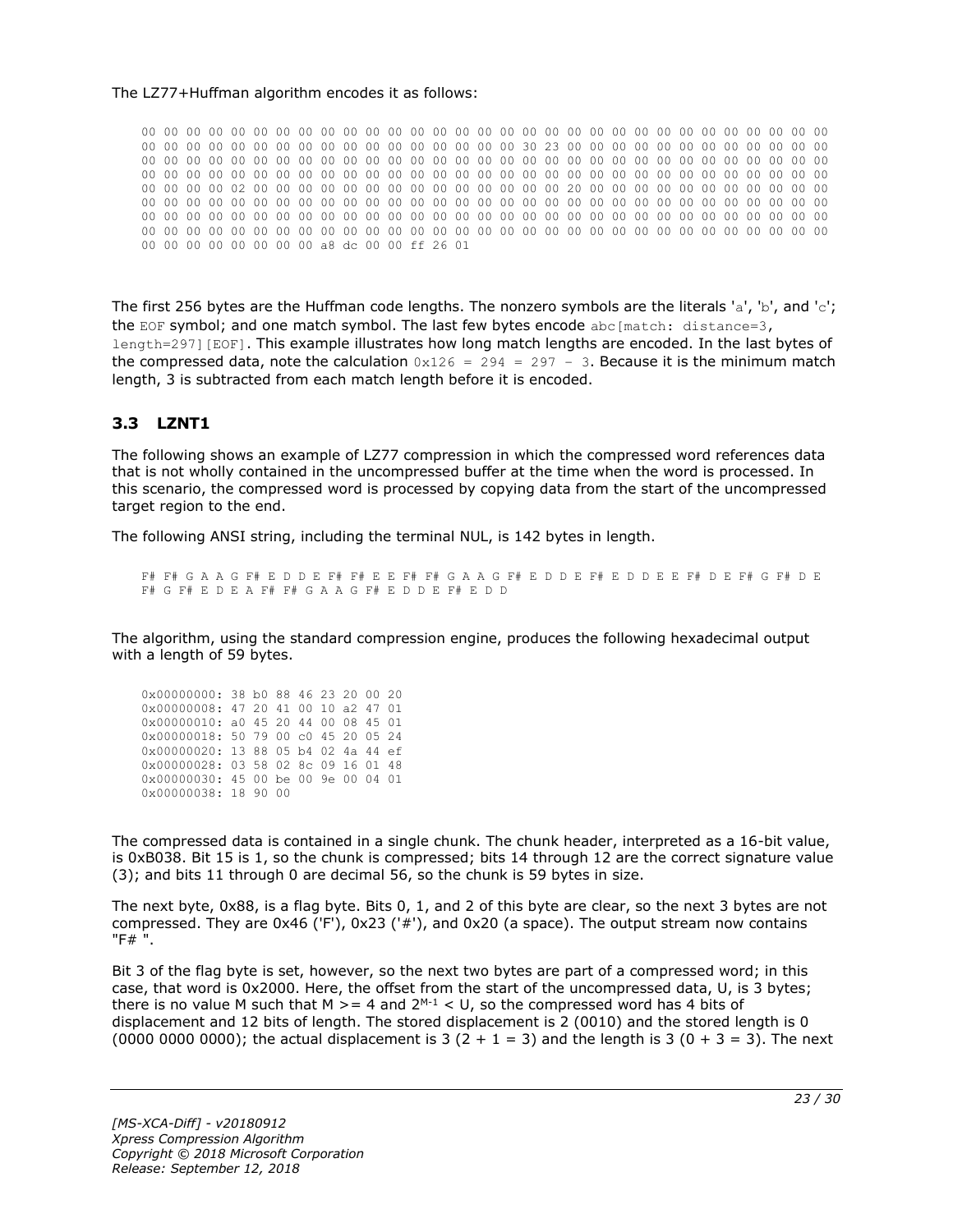3 characters of uncompressed data are "F# ", which results in an uncompressed string of length 6: "F# F# ".

Bits 4 through 6 of the flag byte are clear, so the next three bytes are literals: 0x47 ('G'), 0x20 (a space), and 0x41 ('A'). The string is now "F# F# G A". Bit 7 is set, so the next two bytes are a compressed word, 0x1000. The offset from the start of the chunk is 9 bytes, so the compressed word once again has 4 bits of displacement and 12 bits of length. The stored displacement is 1 (0001) and the stored length is 0 (0000 0000 0000); thus, the final displacement is 2 (1 + 1 = 2) and the final length is  $3(0 + 3 = 3)$ .

This is a case in which the current uncompressed length (9 bytes) minus the displacement plus the length (10 bytes) actually exceeds the amount of uncompressed data, so character-by-character copying from the beginning of the displaced region is important. The first character is a space, so the string is "F# F# G A "; the next character is an A, resulting in "F# F# G A A"; and the next is the space that was just written, resulting in "F# F# G A A ".

The rest of the decompression proceeds similarly.

The final flag byte is located at offset 0x37. This is the 56th byte of compressed data; only three bytes remain. The flag byte is 0x01, so the next two bytes are a single compressed word. The final byte is a literal value, 0x00. The remainder of the flag byte is ignored because no data remains in the buffer.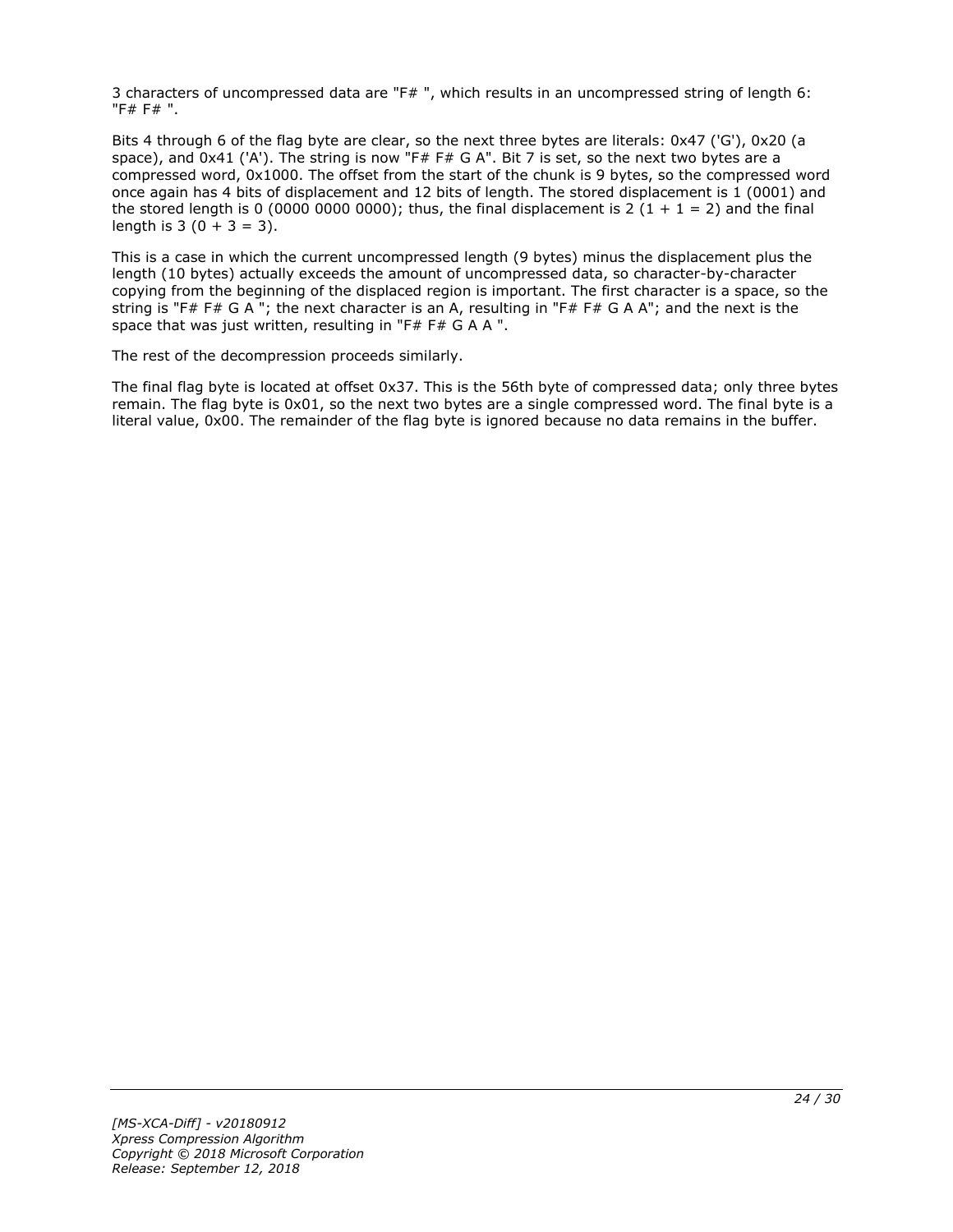# <span id="page-24-0"></span>**4 Security**

# <span id="page-24-1"></span>**4.1 Security Considerations for Implementers**

Implementers of the decompression method need to ensure that their code fails correctly on invalid input instead of overwriting memory locations outside the caller's output buffer. Implementers need to assume that the input buffer could be corrupted or might be maliciously constructed to cause the decompression function to read or write outside the buffers it is provided. A particularly subtle case involves guarding against integer/pointer overflow bugs when the input buffer contains long match lengths.

# <span id="page-24-2"></span>**4.2 Index of Security Parameters**

None.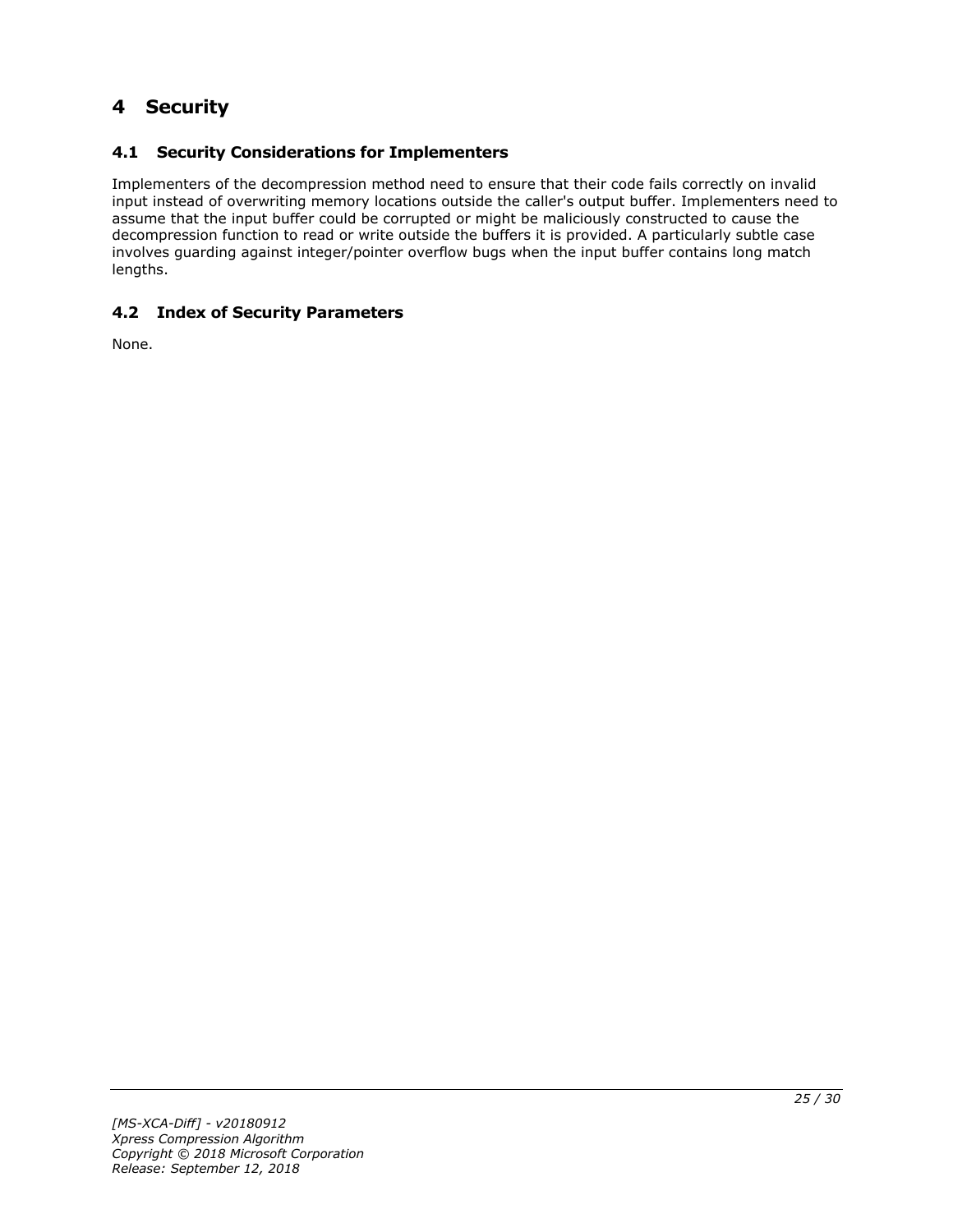# <span id="page-25-0"></span>**5 (Updated Section) Appendix A: Product Behavior**

The information in this specification is applicable to the following Microsoft products or supplemental software. References to product versions include updates to those products.

- Windows 2000 operating system
- Windows XP operating system
- Windows Server 2003 operating system
- Windows Server 2003 R2 operating system
- Windows Vista operating system
- Windows Server 2008 operating system
- Windows 7 operating system
- Windows Server 2008 R2 operating system
- Windows 8 operating system
- Windows Server 2012 operating system
- Windows 10 operating system
- Windows Server 2016 operating system
- Windows Server operating system

#### Windows Server 2019 operating system

Exceptions, if any, are noted in this section. If an update version, service pack or Knowledge Base (KB) number appears with a product name, the behavior changed in that update. The new behavior also applies to subsequent updates unless otherwise specified. If a product edition appears with the product version, behavior is different in that product edition.

Unless otherwise specified, any statement of optional behavior in this specification that is prescribed using the terms "SHOULD" or "SHOULD NOT" implies product behavior in accordance with the SHOULD or SHOULD NOT prescription. Unless otherwise specified, the term "MAY" implies that the product does not follow the prescription.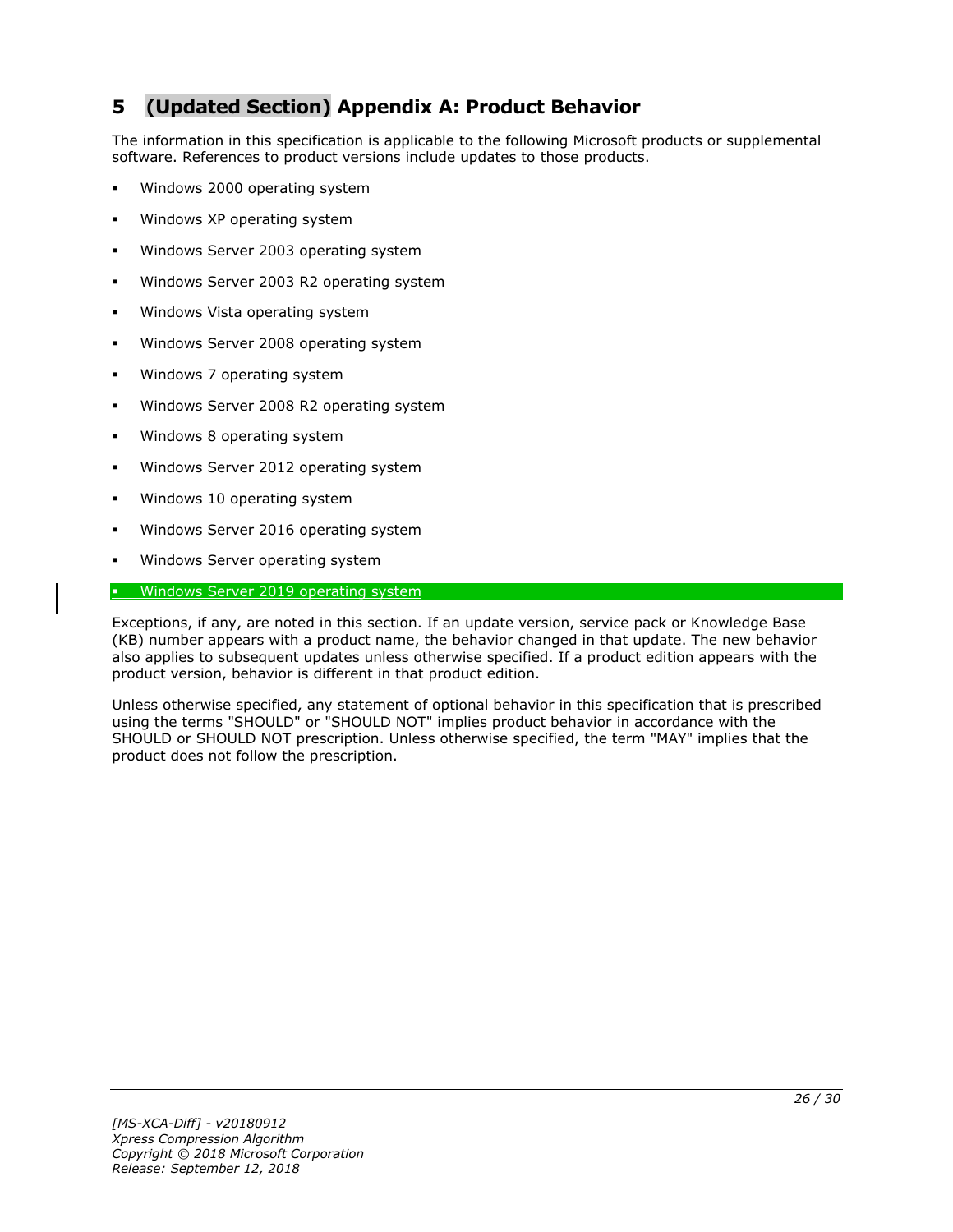# <span id="page-26-0"></span>**6 Change Tracking**

This section identifies changes that were made to this document since the last release. Changes are classified as Major, Minor, or None.

The revision class **Major** means that the technical content in the document was significantly revised. Major changes affect protocol interoperability or implementation. Examples of major changes are:

- A document revision that incorporates changes to interoperability requirements.
- A document revision that captures changes to protocol functionality.

The revision class **Minor** means that the meaning of the technical content was clarified. Minor changes do not affect protocol interoperability or implementation. Examples of minor changes are updates to clarify ambiguity at the sentence, paragraph, or table level.

The revision class **None** means that no new technical changes were introduced. Minor editorial and formatting changes may have been made, but the relevant technical content is identical to the last released version.

The changes made to this document are listed in the following table. For more information, please contact dochelp@microsoft.com.

| <b>Section</b>                    | <b>Description</b>                                               | <b>Revision</b><br>class |
|-----------------------------------|------------------------------------------------------------------|--------------------------|
| 5 Appendix A: Product<br>Behavior | Added Windows Server 2019 to the list of applicable<br>products. | Maior                    |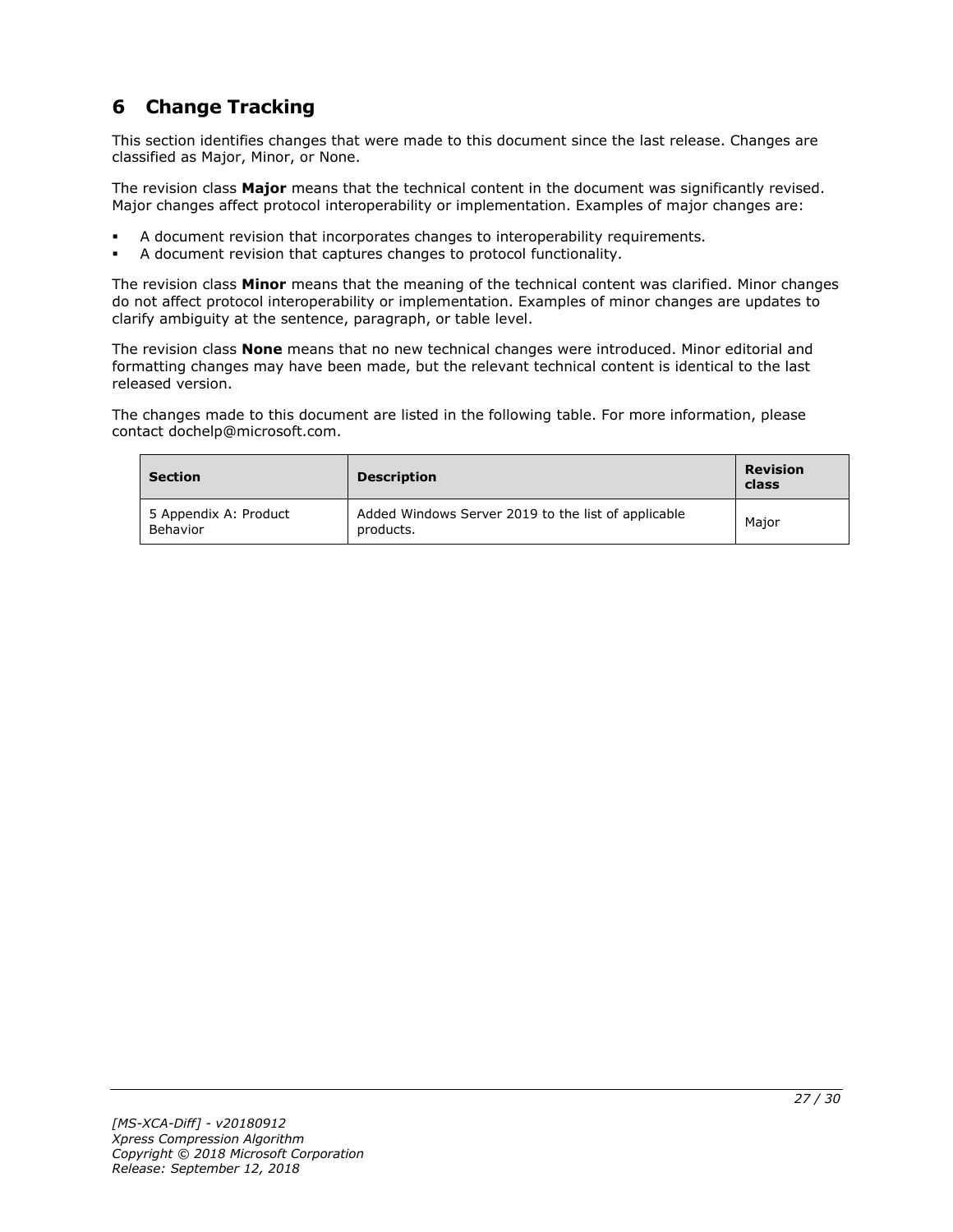#### <span id="page-27-0"></span>**Index**  $\overline{\mathbf{z}}$

### A

Abstract data model LZ77+Huffman compression algorithm 7 LZNT1 18 plain LZ77 compression algorithm 15 plain LZ77 decompression algorithm 16 Applicability 6

# **C**

Change tracking 27

# **D**

Data model - abstract LZ77+Huffman compression algorithm 7 LZ77+Huffman decompression algorithm 13 plain LZ77 compression algorithm 15 plain LZ77 decompression algorithm 16

### **E**

Examples LZ77 22 LZ77+Huffman 22 LZNT1 23

### **G**

Glossary 5

# **I**

Implementer - security considerations 25 Index of security parameters 25 Informative references 6 Initialization LZ77+Huffman compression algorithm 7 LZ77+Huffman decompression algorithm 13 LZNT1 21 plain LZ77 compression algorithm 15 plain LZ77 decompression algorithm 16 Introduction 5

#### **L**

**7 Index**<br>
A<br>
Abstract data model<br>
1.277+Huffman compression algo<br>
plain LZ77 compression algo<br>
plain LZ77 decompression a<br>
Applicability 6<br> **C**<br>
Change tracking 27<br> **D**<br>
Data model - abstract<br>
1.277+Huffman decompressio LZ77 example 22 LZ77+Huffman Compression overview 7 LZ77+Huffman compression algorithm abstract data model 7 initialization 7 overview 7 phases final encoding 11 Huffman code construction 10 LZ77 7 processing rules 7 LZ77+Huffman decompression algorithm abstract data model 13

*[MS -XCA -Diff] - v20180912 Xpress Compression Algorithm Copyright © 2018 Microsoft Corporation* Release: September 12, 2018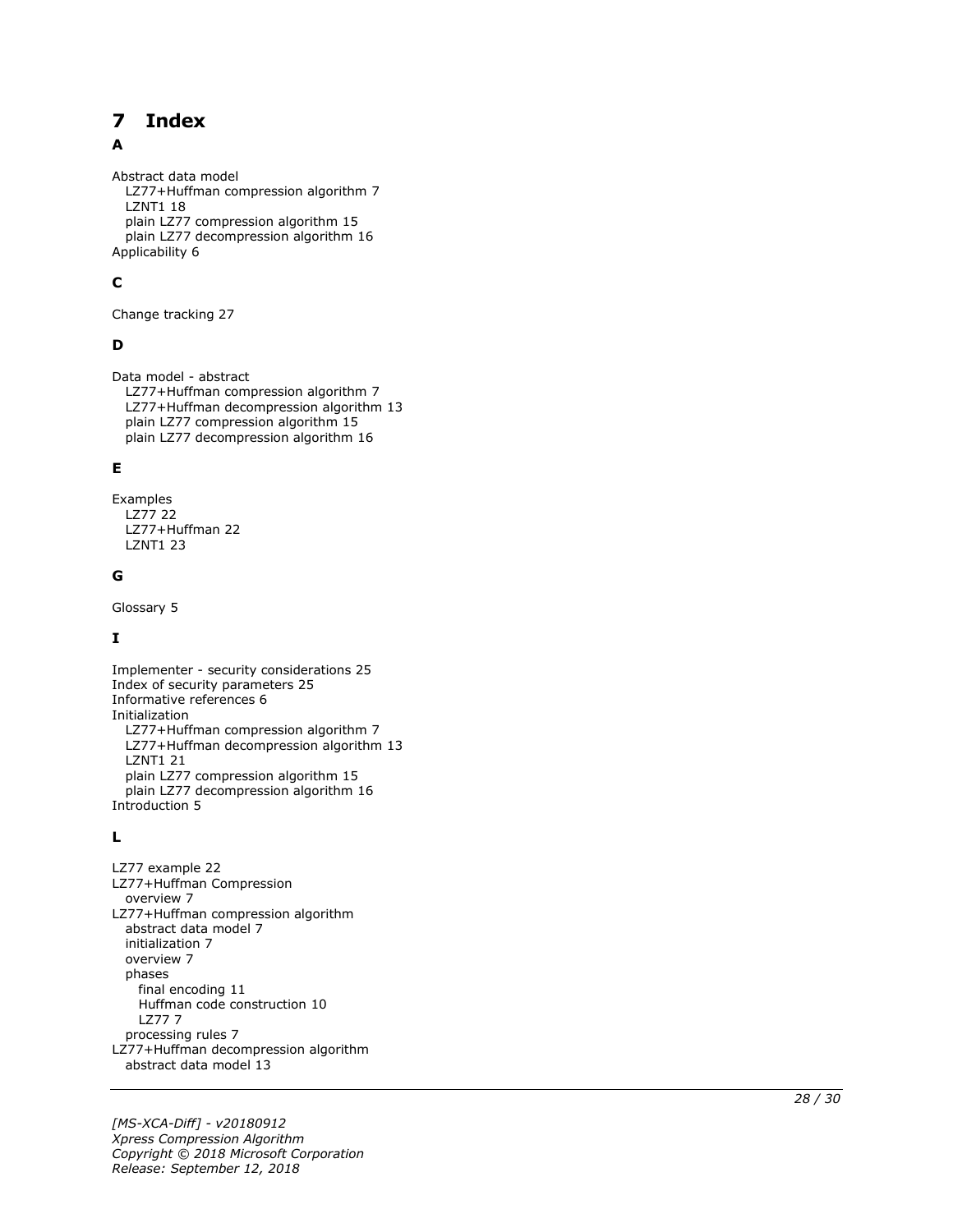initialization 13 processing 14 processing rules 13 LZ77+Huffman example 22 LZNT1 algorithm abstract data model 18 LZNT1 algorithm buffer format 18 LZNT1 algorithm details 18 LZNT1 algorithm initialization 21 LZNT1 algorithm processing 21 LZNT1 algorithm processing rules 21 LZNT1 example 23

#### **N**

Normative references 5

#### **O**

Overview (synopsis) 6

#### **P**

Parameters - security index 25 Phases - LZ77+Huffman compression algorithm final encoding 11 Huffman code construction 10 LZ77 7 Plain LZ77 compression algorithm abstract data model 15 initialization 15 processing 15 processing rules 15 Plain LZ77 decompression algorithm abstract data model 16 initialization 16 processing 17 processing rules 17 Processing LZ77+Huffman decompression algorithm 14 LZNT1 21 plain LZ77 compression algorithm 15 plain LZ77 decompression algorithm 17 Processing rules LZ77+Huffman compression algorithm 7 LZ77+Huffman decompression algorithm 13 LZNT1 21 plain LZ77 compression algorithm 15 plain LZ77 decompression algorithm 17 Product behavior 26

#### **R**

References informative 6 normative 5 Relationship to protocols and other algorithms 6

#### **S**

**Security**  implementer considerations 25 parameter index 25 Standards assignments 6

*[MS -XCA -Diff] - v20180912 Xpress Compression Algorithm Copyright © 2018 Microsoft Corporation Release: September 12, 2018*